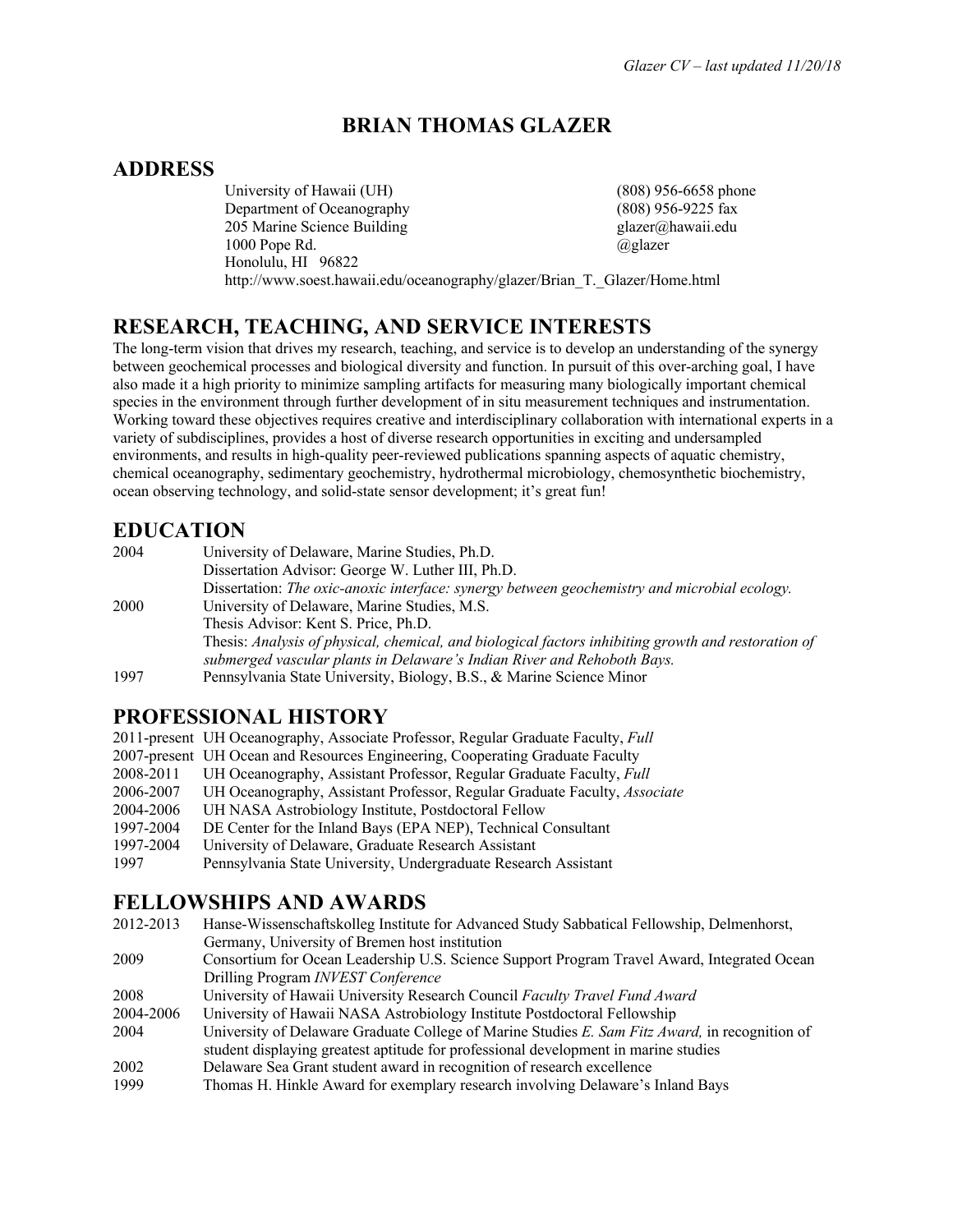## **RESEARCH**

|                  | All | <b>Since 2013</b> |
|------------------|-----|-------------------|
| <b>Citations</b> |     |                   |
| h-index          |     | 1 C               |
| i10-index        |     |                   |

#### **CITATION INDEX (***Google Scholar report of 39 peer-reviewed articles since 2001***):**

#### **PUBLICATIONS**

#### *Currently in revision***:**

- (2) Fogaren, K, Hannides, AK, **Glazer, BT**, Sansone, FJ. Fine-scale spatial variability of nutrients in nearshore rippled permeable sediments. *In revision, Estuarine, Coastal and Shelf Science*.
- (1) Clague, DA, Paduan, JB, Caress, DW, Moyer, CL, **Glazer, BT**, Yoerger, DR. Structure and lava flow morphology on Loihi Seamount from High-resolution mapping. *submitted, Frontiers of Geoscience.*

#### *Published***:**

- (39) Rouxel, O, Toner, B, Germain, Y, **Glazer, BT**. (2018) Geochemistry and iron isotopic insights into hydrothermal iron oxyhydroxide deposit formation at Loihi Seamount. *Geochimica Cosmochimica Acta*, 220:449-482, doi.org/10.1016/j.gca.2017.09.050.
- (38) Tully, BJ, Wheat, CG, **Glazer, BT**, Huber, JA. (2018) A dynamic microbial community with high functional redundancy inhabits the cold, oxic subseafloor aquifer. *The ISME Journal*, 12(1):1-16, doi:10.1038/ismej.2017.187. Epub 2017 Nov 3.
- (37) Fassbender, AJ, et al. (*with 73 coauthors*) (2017) Perspectives on chemical oceanography in the 21st century: participants of the COME ABOARD meeting examine aspects of the field in the context of 40 years of DISCO. *Marine Chemistry,* 196:181-190.
- (36) Proemse, BC, Murray, AE, Schallenber, C, McKiernan, B, **Glazer, BT**, Ostrom, N, Bowie, A, Wieser, ME, Kenig, F, Doran, P, Edwards, R. Iron redox cycling in a sub-glacial lake in Antarctica. *Biogeochemistry Letters,*  DOI 10.1007/s10533-017-0346-5.
- (35) Scott, JJ, **Glazer, BT**, Emerson, D. (2016) Bringing microbial diversity into focus: high-resolution analysis of iron mats from the Loihi Seamount. *Environmental Microbiology, 19(1):301-316, doi:10.1111/1462- 2920.13607*.
- (34) Chan, CS, McAllister, SM, Leavitt, AH, **Glazer, BT**, Krepski, ST, Emerson, D. (2016) The architecture of iron microbial mats reflects the adaptation of chemolithotrophic iron oxidation in freshwater and marine environments. *Frontiers in Microbiology, 7:796. doi:10.3389/fmicb.201600796*.
- (33) Meyer, JL, Jaekel, U, **Glazer, BT**, Wheat, CG, Hulme, SM, Girguis, PR, Huber, JA. (2016) A distinct and active bacterial community in cold oxygenated fluids circulating beneath Mid-Atlantic seafloor. *Scientific Reports,* 6, Article #:22541, doi:10.1038/srep22541.
- (32) Escoube, R, Rouxel, O, Edwards, K, **Glazer, BT**, Donard, OXF. (2015) Coupled Ge/Si and Ge isotope ratios as geochemical tracers of seafloor hydrothermal systems: A case study at Loihi Seamount and EPR 9-10°N. *Geochimica et Cosmochimica Acta, 167:* 93-112.
- (31) Jungbluth, SP, Lin, HT, Cowen, JP, **Glazer, BT**, Rappe, MS. (2014) Phylogenetic diversity of microorganisms in subseafloor crustal fluids from Holes 1025C and 1026B along the Juan de Fuca Ridge flank. *Frontiers in Microbiology*, 5: 119; doi: 10.3389/fmicb.2014.00119.
- (30) Fram, JP, Pawlak, GR, Sansone, FJ, **Glazer, BT**, Hannides, AK. (2014) Miniature thermistor chain for determining surficial sediment porewater advection*. Limnology & Oceanography: Methods*, 12: 155-165.
- (29) Hannides, AK, **Glazer, BT**, Sansone, FJ. (2014) Extraction and quantification of microphytobenthic pigments within calcareous reef sands. *Limnology & Oceanography: Methods, 12: 126-138.*
- (28) Briggs, R, Ricardo, A, Ruttenberg, K, **Glazer, BT**. (2013) Constraining sources of organic matter to tropical coastal sediments: consideration of nontraditional end-members. *Aquatic Geochemistry,* 19: (5-6):543-563.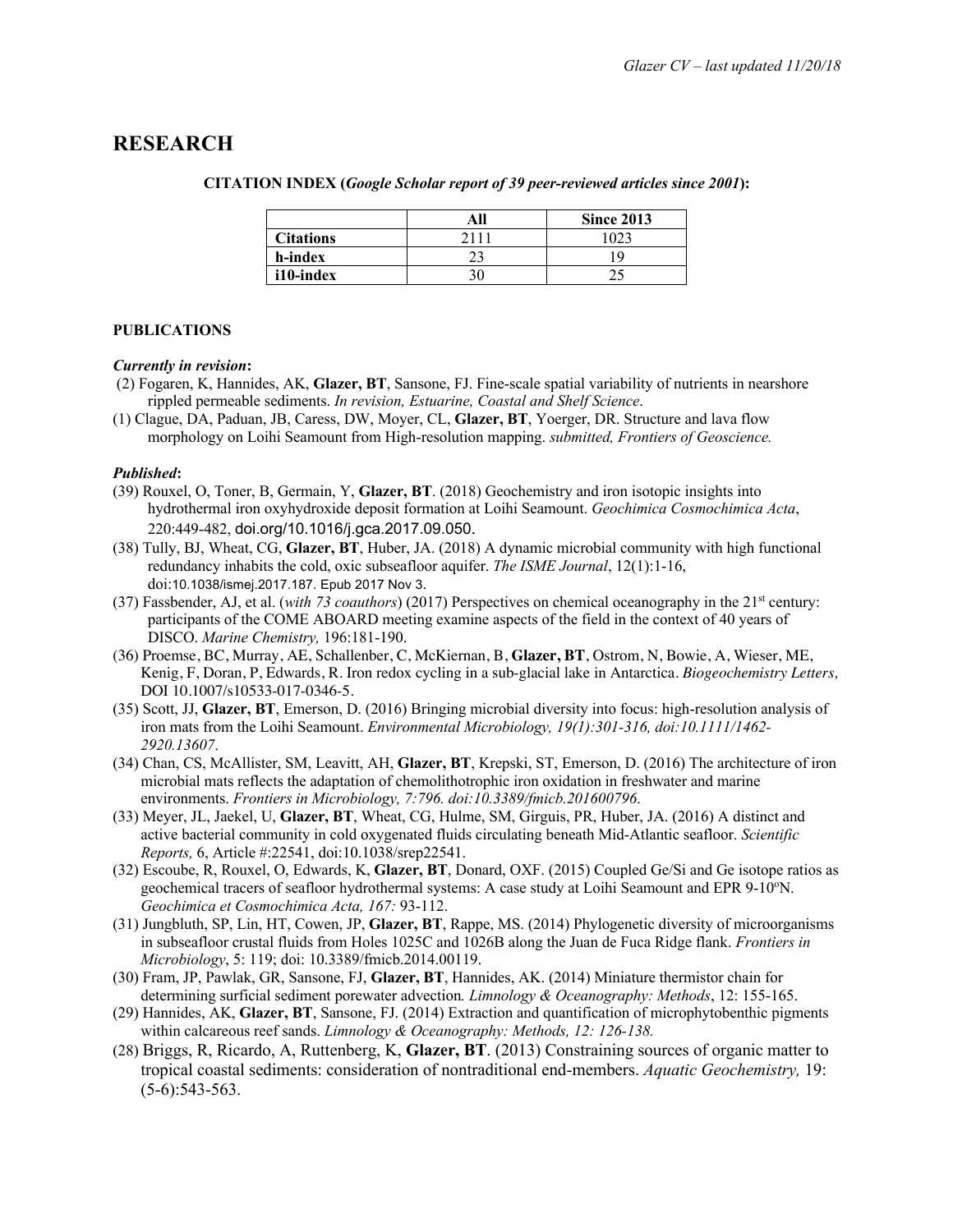- (27) Orcutt, BN, LaRowe, DE, Biddle, JF, Colwell, FS, **Glazer, BT**, Reese, BK, Kirkpatrick, JB, Lapham, LL, Mills, HJ, Sylvan, JB, Wankel, SD, Wheat, CG. (2013) Microbial activity in the deep marine biosphere: progress and prospects. *Frontiers In Microbiology,* doi: 10.3389/fmicb.2013.00189.
- (26) Cowen, J.P., Copson, D., Jolly, J., Hsieh, C.-C., Matsumoto, R., **Glazer, B.T.** et al. (2012) Advanced instrument system for real-time and time-series microbial geochemical sampling of the deep (basaltic) crustal biosphere.*, Deep-Sea Research I,* 61: 43-56*.*
- (25) Wheat CG, Jannasch, HW, Kastner, M, Hulme, S, Cowen, J, Edwards, KJ, Orcutt, B, **Glazer, B**. (2011) Fluid sampling from oceanic borehole observatories: designs and methods for CORK activities (1990-2010). *IODP Exp.327 Reports,* MS 327-109, doi:10.2204/iodp.proc.327.109.2011.
- (24) Edwards, KJ, **Glazer, BT,** Rouxel, O, Bach, W., Emerson, D, Davis, RE, Toner, B, Chan, C , Tebo, BM, Staudigel, H., Moyer, CL. (2011) Ultra-diffuse hydrothermal venting supports Fe-oxidizing bacteria and massive umber deposition at 5000m off Hawaii. *The ISME Journal,* doi:10.1038/ismej.2011.48*.*
- (23) **Glazer, BT** and Rouxel, OJ. (2009) Redox speciation and distribution within diverse iron-dominated microbial habitats at Loihi Seamount. *Geomicrobiology Journal*, 26:8, 606-622.
- (22) Gaidos, E, Marteinsson, V, Thorsteinn, T, Johannesson, T, Rafnsson, AR, Stefansson, A, **Glazer, BT**, Lanoil, B, Skidmore, M, Han, S, Miller, M, Rusch, A, Foo, W. (2009) An oligarchic microbial assemblage in the anoxic bottom waters of a volcanic subglacial lake. *The ISME Journal,* 3(4): 486-497.
- (21) Sansone, FJ, Pawlak, G, Stanton, T, McManus, MA, **Glazer, BT**, DeCarlo, EH, Bandet, M, Sevadjian, J., Stierhoff, K, Colgrove, C, Hebert, AB, Chen, IC. (2008) Kilo Nalu: Physical/Biogeochemical dynamics above and within permeable sediments. *Oceanography,* 21(4): 173-178*.*
- (20) Luther III, GW, **Glazer, BT**, Ma, S, Troubworst, RE, Moore, TS, Metzger, E., Kraiya, C, Waite, T, Druschel, GK, Sundby, B, Taillefert, M, Nuzzio, DB, Shank, TM, Lewis, B. (2008) Use of voltammetric solid-state (micro)electrodes for studying biogeochemical processes: laboratory measurements to real time measurements with an in situ electrochemical analyzer (ISEA). *Marine Chemistry,* 108: 221-235.
- (19) Sørenson, K, **Glazer, BT**, Hannides, A., Gaidos, E. (2007) Spatial structure of the microbial community in sandy carbonate sediments. *Marine Ecology Progress Series*, 346:61-74*.*
- (18) Mottl, MJ, **Glazer, BT**, Kaiser, RI, Meech, K. (2007) Water and astrobiology. *Chemie der Erde* 67: 253-282.
- (17) Gaidos, E, **Glazer, BT,** Thorsteinsson, T, Johannessen, T, Skidmore, M, Stefansson, A, Lanoil, B, Marteinsson, V, Einarsson, B, Gislason, S, Kjartansson, V, de Camargo, L, Kristjansson, J, Miller, M, Roberts, MJ, Sigurosson, G, Sigurosson, O. (2007) A simple sampler for subglacial water bodies. *Journal of Glaciology,*  53(180):1-2.
- (16) Lewis, B., **Glazer, BT,** Montbriand, PJ, Luther III, GW, Nuzzio, DB, Ma, S, Theberge, SM. (2007) Short-term and interannual variability of redox-sensitive chemical parameters in hypoxic/anoxic bottom waters of the Chesapeake Bay. *Marine Chemistry,* 105:296-308*.*
- (15) Cowen, JP, Fornari, DJ, Shank, TM, Love, B, **Glazer, BT**, Treusch, A, Holmes, C, Soule, SA, Baker, ET, Tolstoy, M, and Science Party *R/V New Horizon*. (2007) Rapid response to a volcanic eruption at the East Pacific Rise Crest near 9°50'N. *EOS*, 88(7) 81-83.
- (14) Tolstoy, M, J. P. Cowen, E. T. Baker, D.J. Fornari, K.H. Rubin, T.M. Shank, F. Waldhauser, D.R. Bohnenstiehl, D.W. Forsyth, R.C. Holmes , M.R. Perfit, R.T. Weekly, **B.T. Glazer**. (2006) A Seafloor Spreading Event Captured by Seismometers: forecasting and characterizing an eruption. *Science*, 314(5807):1920-1922.
- (13) Trouwborst, RE, Clement, BG, Tebo, BM, **Glazer, BT**, Luther III, GW. (2006) Soluble Mn(III) in suboxic zones. *Science,* 313:1955-1957*.*
- (12) **Glazer, BT,** Luther III, GW, Konovalov, SK, Freiderich, GE, Trouwborst, RE, Romanov, AS. (2006) Spatial and temporal variability of the Black Sea suboxic zone. *Deep Sea Research II,* 53:1756-1768*.*
- (11) **Glazer, BT**, Luther III, GW, Konovalov, SK, Freiderich, GE, Nuzzio, DB, Trouwborst, RE, Tebo, BM, Clement, BG, Romanov, AS. (2006) Documenting the suboxic zone of the Black Sea via high-resolution real time redox profiling. *Deep Sea Research II,* 53:1740-1755.
- (10) Roden, EE, Sobolev, D, **Glazer, BT**, Luther III, GW. (2004) Potential for microscale bacterial Fe redox cycling at the aerobic-anaerobic interface. *Geomicrobiology Journal*, 21:379-391.
- (9) Luther III, GW, Ma, S, Trouwborst, RE, **Glazer, BT**, Blickley, M, Scarborough, RW, Mensinger, MG. (2004) The roles of anoxia, H2S, and storm events in fish kills of dead end canals of Delaware Inland Bays. *Estuaries,*  27(3): 551-560.
- (8) Wommack, KE, Sundberg, A, Helton, RR, **Glazer, BT**, Cary, SC. (2004) An instrument for collecting discrete large-volume water samples. *Deep Sea Research I,* 51(11): 1781-1792.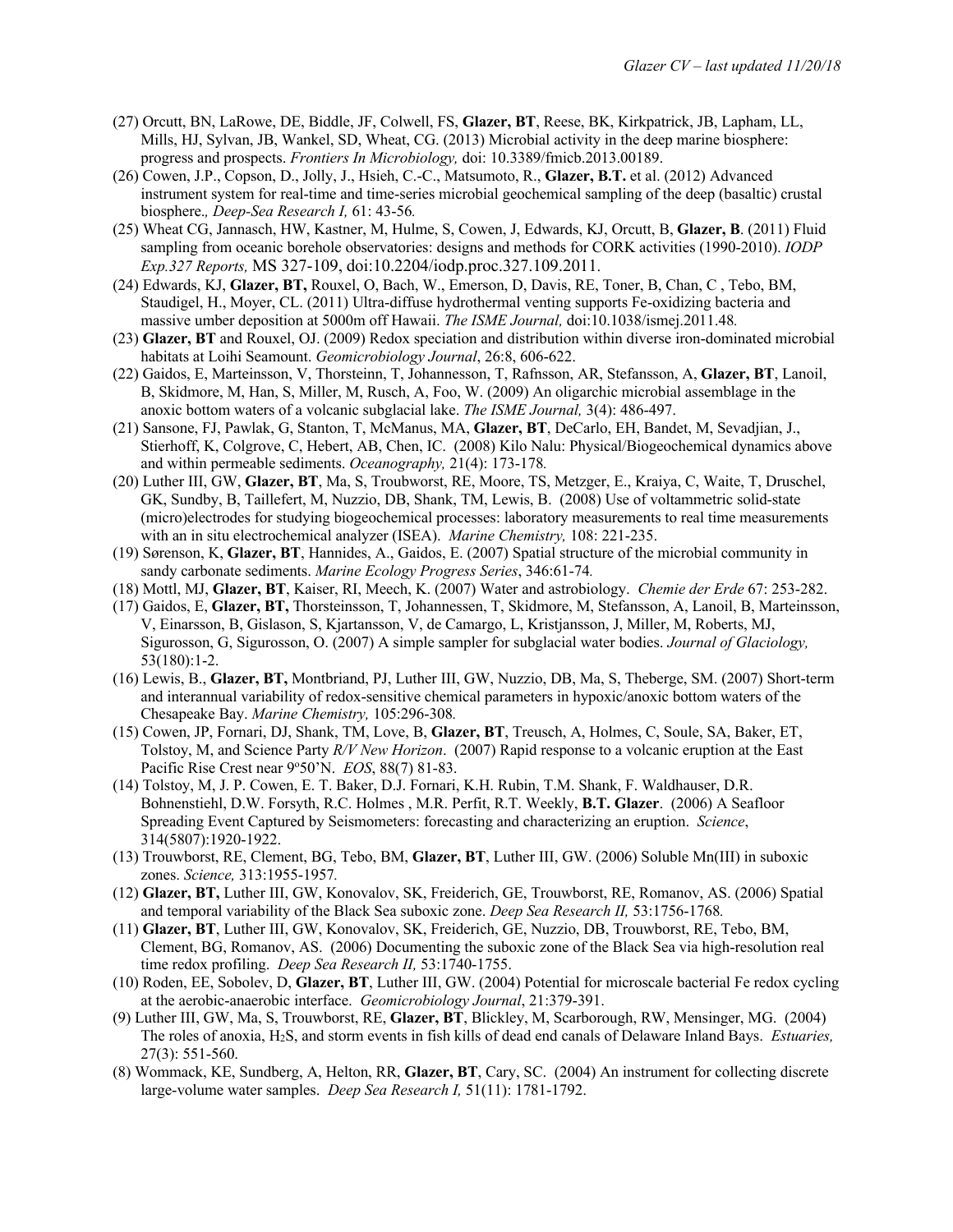- (7) **Glazer, BT**, Marsh, AM, Stierhoff, K, Luther III, GW. (2004) The dynamic response of optical oxygen sensors and voltammetric electrodes to temporal changes in dissolved oxygen concentrations. *Analytica Chimica Acta*, 518(93-100).
- (6) Luther III, GW, **Glazer, BT**, Ma, S, Trouwborst, R, Shultz, BR, Druschel, G, Kraiya, C. (2003) Iron and sulfur chemistry in a stratified lake: evidence for iron rich sulfide complexes. *Aquatic Geochemistry,*9:87-110.
- (5) Konovalov, SK, Luther III, GW, Freiderich, GE, Nuzzio, DB, Tebo, BM, Murray, JW, Oguz, T, **Glazer, BT**, Clement, BG, Murray, K, Romanov, AS. (2003) Lateral injection of oxygen via mixing of water masses creates fingers of oxidizing potential in the Black Sea. *Limnology and Oceanography,* 48(6):2369-2376.
- (4) Rozan, TF, Taillefert, M Trouwborst, RE, **Glazer, BT**, Ma, Shufen, Herszage, J, Valdes, LM, Price, K, Luther III, GW. (2002) Iron-sulfur-phosphorus cycling in the sediments of a shallow coastal bay: implications for sediment nutrient release and benthic macroalgal blooms. *Limnology and Oceanography* 47(5):1346-1354.
- (3) **Glazer, BT**, Cary, SC, Hohmann, L, Luther III, GW. (2002) Sulfur speciation and microbial characterization of an intertidal salt marsh microbial mat. *in Environmental Electrochemistry: Analysis of trace element biogeochemistry*. Taillefert, M and Rozan, TF eds. American Chemical Society Symposium Series 811:283- 304.
- (2) Taillefert, M, Rozan, TF, **Glazer, BT**, Herszage, J, Trouwborst, RE, Luther III, GW. (2002) Seasonal variations of soluble organic Fe(III) in sediment porewaters as revealed by voltammetric microelectrodes*. in Environmental Electrochemistry: Analysis of trace element biogeochemistry*. Taillefert, M and Rozan, TF eds. American Chemical Society Symposium Series 811: 247-264.
- (1) Luther III, GW, **Glazer, BT**, Hohmann, L, Popp, JI, Taillefert, M, Rozan, TF, Brendel, PJ, Theberge, SM, Nuzzio, DB. (2001) Sulfur speciation monitored in situ with solid-state gold amalgam voltammetric microelectrodes: polysulfides as a special case. *Journal of Environmental Monitoring*. 3: 61-66.

#### *Conference proceedings and abstracts:*

- (82) Yoon, H., **Glazer, BT**, Lio, HI, Asuncion, B, Thompson, PR. (2018) Enabling real-time tide measurements and site-specific sea level forecasting for improved resource management in the coastal zone, Ocean Sciences, Portland, OR.
- (81) **Glazer, BT**, Lio, HI. (2017) Low-cost embedded systems for democratizing ocean sensor technology in the coastal zone. AGU Fall Meeting, New Orleans, LA.
- (80) Hannides, AK, Fogaren, KE, **Glazer, BT**, Sansone, FJ. (2017) Highly abundant and well-mixed microphytobenthos in shallow subtidal calcareous reef sands. Benthic Ecology Meeting, Myrtle Beach, SC.
- (79) Clague, D, Paduan, Moyer, C, **Glazer, BT**, Caress, D, Yoerger, D, Kaiser, K. (2016) Structure and evolution of Hawaii's Loihi Seamount from high-resolution mapping. American Geophysical Union Annual Meeting, San Francisco, CA.
- (78) **Glazer, BT**, Lio, HI. (2016) Application of emerging open-source embedded systems for enabling low-cost wireless mini-observatory nodes in the coastal zone. Ocean Science Meeting, New Orleans, LA.
- (77) McAllister, SM, Polson, SW, **Glazer, BT**, Chan, CS. (2015) Using metatranscriptomics to understand the roles of Fe(II)-oxidizing microbes in marine hydrothermal vents. American Geophysical Union Annual Meeting, San Francisco, CA.
- (76) **Glazer, BT** and Lio, HI. (2015) An inexpensive, open-architecture wireless sensor platform for initiating a distributed coastal zone observing network and engaging STEM audiences. American Geophysical Union Annual Meeting, San Francisco, CA.
- (75) Fogaren, KE, Hannides, AK, Sansone, FJ, **Glazer, BT**. (2015) Fine-scale spatial variability of nutrients in nearshore permeable sediments. Chemical Oceanography Gordon Research Conference.
- (74) Rouxel, O, Bekker, A, Slack, J, **Glazer, BT**. (2015) Seafloor hydrothermal deposits: modern analogues for Precambrian iron formations. Goldschmidt Conference, Prague, Czech Republic.
- (73) Kraft, B, Wankel, SD, **Glazer, BT**, Huber, JA, Girguis, PR. (2015) Microbial nitrogen cycling in cold oceanic crustal fluids at North Pond. Goldschmidt Conference, Prague, Czech Republic.
- (72) **Glazer, BT**, Toner, BM, Sturm, A, Girguis, PR, Huber, JA. (2015) Aerobic carbon and iron interactions in subseafloor crustal fluids at North Pond IODP CORK observatories, Mid-Atlantic Ridge. Goldschmidt Conference, Prague, Czech Republic.
- (71) Williams, A, **Glazer, BT**. (2014) Optimizing solid-state sensors for analyses of microbial activity in aqueous environments. Ocean Science Meeting, Honolulu, HI.
- (70) Sturm, A, Toner, B, Girguis, P, Huber, JA, **Glazer, BT**. (2014) Aerobic and microaerophilic C-Fe-Mn interactions in subseafloor hydrothermal fluids at North Pond, Mid-Atlantic Ridge. Ocean Science Meeting, Honolulu, HI.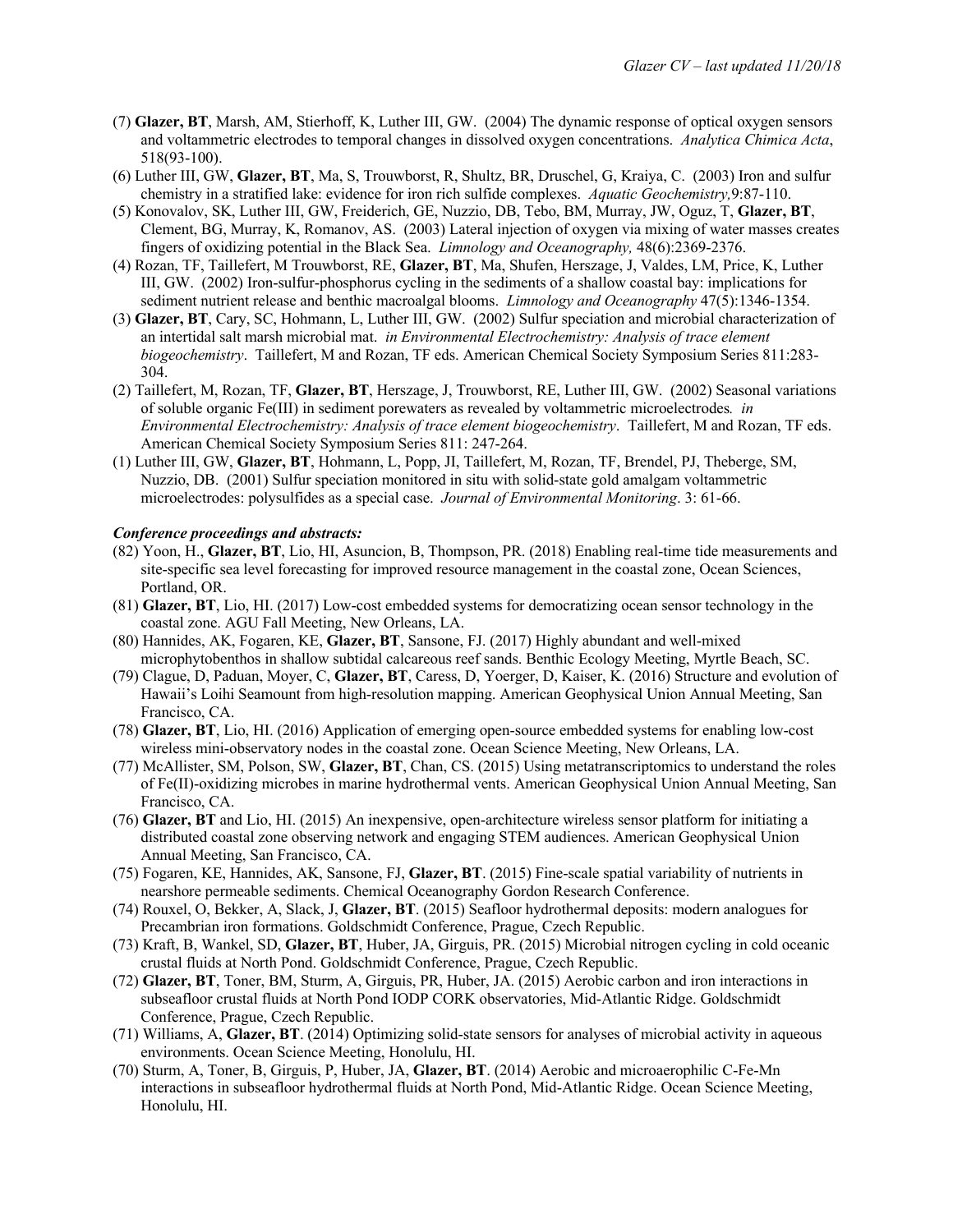- (69) Hannides, A, Sansone, F, **Glazer, BT**. (2014) Microphytobenthic primary producers in calcareous sands: abundance, diversity, and function. Ocean Science Meeting, Honolulu, HI.
- (68) **Glazer, BT**, Hannides, A, Rogers, K, Sturm, A. (2014) Diversity of microbial habitats and biogeochemical processes at Loihi Seamount. Ocean Science Meeting, Honolulu, HI.
- (67) Meyer, JL, Jaekel, U, Girguis, PR, **Glazer, BT**, Huber, JA. (2013) Microbial life in cold, hydrologically active oceanic crustal fluids. American Geophysical Union Annual Meeting, San Francisco, CA.
- (66) Girguis, PR, Jaekel, U, Dittmar, T, Meyer, J, **Glazer, BT,** Huber, JA. (2013) Microbial transformations of carbon in crustal aquifer fluids at North Pond, Mid-Atlantic Ridge. American Geophysical Union Annual Meeting, San Francisco, CA.
- (65) Chan, C, McAllister, S, Leavitt, A, Emerson, D, Moyer, CL, **Glazer, BT**. (2013) Fe-oxidizing microbes are hydrothermal vent ecosystem engineers at the Loihi Seamount. American Geophysical Union Annual Meeting, San Francisco, CA.
- (64) **Glazer, BT**, Hannides, AK, Rogers, K, Sturm, A. (2013) Diversity of microbial habitats and biogeochemical processes at Loihi Seamount. CDEBI Annual Meeting, Marina, CA.
- (63) **Glazer, BT**, Sansone, FJ, Fram, JP, Pawlak, GR, Hannides, AK, Murphy, JL, Fogaren, K. (2013) In situ electrochemical techniques for discerning fluxes in surficial permeable sediments. American Chemical Society National Meeting, New Orleans, LA.
- (62) Jaekel, U, Dittmar, T, Meyer, J, Huber, J, **Glazer, BT**, Girguis, P. (2012) Transformations of organic matter in the deep biosphere at North Pond. American Geophysical Union Annual Meeting, San Francisco, CA.
- (61) Sansone, FJ, Fram, JP, **Glazer, BT**. (2012) Sediment fluxes in permeable sediments calculated from temperature-verified modeling of porewater motion combined with in situ chemical measurements. Ocean Sciences Meeting, Salt Lake City, Utah.
- (60) **Glazer, BT**. (2012) In situ electrochemistry in extreme environments: from seafloor hydrothermal vents to the deep subsurface biosphere. Ocean Sciences Meeting, Salt Lake City, Utah.
- (59) **Glazer, BT**, Matzinger, M, Cowen, J. (2011) Chemical speciation and oxidation kinetics of iron and sulfur in subseafloor basement fluids on the Juan de Fuca Ridge Flanks. American Geophysical Union Annual Meeting, San Francisco, CA.
- (58) Murray, AE, Ostrom, NE, **Glazer, BT**, McKay, CP, Kenig, F, Loffler, F, Fritsen, CH, Doran, PT. (2011) Stable isotopic signatures in Lake Vida brine reveal evidence of both abiotic and biotic processes. American Geophysical Union Annual Meeting, San Francisco, CA.
- (57) **Glazer BT**, Fram, J, Murphy, J, Fogaren, K, Sansone, F. (2011) Redox dynamics resulting from chemical and physical fluxes in surficial permeable sediments. Goldschmidt Conference Meeting. Prague, Czech Republic.
- (56) Lin, HT, Cowen, JP, Amend, J, Albert, D, **Glazer, BT**, Matzinger, M, Rappe, M, Jungbluth, Boettger, J. (2010) Organic chemistry of fluids from sediment-buried young basement: discrete sampling from ODP borehole 1301A & 1025C. American Geophysical Union Annual Meeting, San Francisco, CA.
- (55) Cowen, JP, Lin, HT, Rappe, M, Jungbluth, S, **Glazer, BT**, Matzinger, M, Amend, J, Boettger, J. (2010) Window into sediment-buried basement biosphere: fluid sampling from CORK observatory seafloor platforms, Juan de Fuca Ridge Flanks. American Geophysical Union Annual Meeting, San Francisco, CA.
- (54) **Glazer BT**, Chen IC, Matzinger M, Murphy J*.* (2010) Understanding the biogeochemistry of redox gradients in diverse marine environments using in situ voltammetry. American Chemical Society National Meeting. San Francisco, CA, USA.
- (53) **Glazer BT** and Chen IC*.* (2010) In situ redox chemistry at a cabled coastal observatory: preparing for longerterm voltammetric deployments. Ocean Sciences Meeting. Portland, Oregon, USA.
- (52) Cowen J, Lin, H, Rappe, M, Jungbluth S, **Glazer BT**, Matzinger M. (2010) New developments in the collection of high integrity fluid samples from the deep subseafloor basement (basaltic crust) aquifer for geochemical and microbial ecological studies. Ocean Sciences Meeting. Portland, Oregon, USA.
- (51) Edwards KJ and the *Juan de Fuca-North Pond CORK Team* (*presented by* **BT Glazer**). (2010) Subsurface microbial observatories to investigate the deep ocean crust biosphere: development, testing, and future. Ocean Sciences Meeting. Portland, Oregon, USA.
- (50) Briggs RA, Ricardo A, Ruttenberg KC, **Glazer BT**. (2010) Linking source, abundance, and lability of organic matter to metabolic activity and sediment redox conditions. Ocean Sciences Meeting. Portland, Oregon, USA.
- (49) Chen IC, Murphy JL, **Glazer BT**. (2009) In situ voltammetry at a cabled observatory: techniques for studying redox cycling. Subseafloor ocean biosphere and borehole observatory science workshop. Kailua-Kona, Hawaii, USA.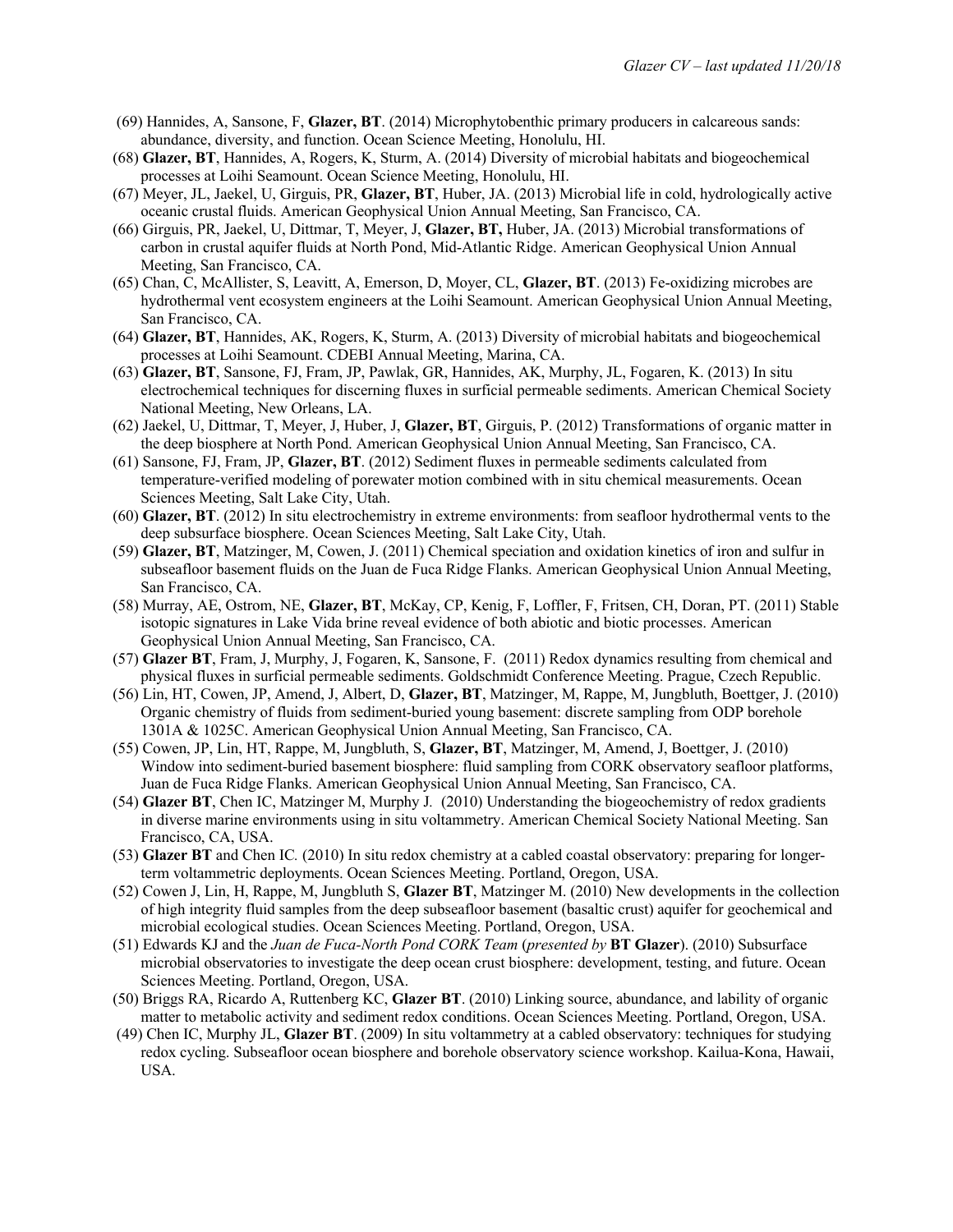- (48) Matzinger MT, **Glazer BT**, Cowen JP, Rappe MS. (2009) An in situ electrochemical analyzer for studying redox speciation in subseafloor basement fluids at IODP CORK observatories. Subseafloor ocean biosphere and borehole observatory science workshop. Kailua-Kona, Hawaii, USA.
- (47) Orcutt, B, Becker, K, Cowen, J, Edwards, K, Fisher, A, Girguis, P, **Glazer, BT**, Huber, J, Nealson, K, Schrenk, M, Wheat, G. (2009) Subsurface microbial observatories to investigate the deep ocean crust biosphere development, testing, and future. A white paper submitted to the *IODP New Ventures in Exploring Scientific Targets (INVEST)* Conference, Bremen, Germany.
- (46) Cowen, JC, Lin, HT, **Glazer, BT**, Rappe, M, Matzinger, M, Jungbluth, S, Jones, R, Olson, E, Albert, D, Amend, J. (2009) The biogeochemistry and ecology of deep sediment-buried basement biosphere: Juan de Fuca Ridge Flanks. Goldschmidt Conference, Davos, Switzerland.
- (45) **Glazer BT**, and O Rouxel. (2009) Iron cycling at an ultradiffuse seafloor hydrothermal system at the base of Loihi Seamount: a seafloor expression of the subsurface. Goldschmidt Conference, Davos, Switzerland.
- (44) **Glazer, BT**, Chen, IC. (2009) Automated voltammetric profiling across the sediment-water interface at the Kilo Nalu coastal observatory, Oahu, Hawaii. ASLO Aquatic Sciences Meeting, Nice, France.
- (43) Briggs, RA, Ruttenberg, KC, **Glazer, BT**, Sulak, D. (2009) Relative bioavailability of dissolved organic phosphorus versus phosphate in Fe-rich coastal sediments. ASLO Aquatic Sciences Meeting, Nice, France.
- (42) **Glazer, BT**, Cowen, JP, Rappe, M, Matzinger, M, Ricardo, A. (2008) Real-time detection of redox species in basement fluids accessed through IODP CORK observatories. American Geophysical Union Annual Meeting, San Francisco, CA.
- (41) Cowen, JP, **Glazer, BT**, Rappe, M, Lin, HT, Matsumoto, R, Matzinger, M, Mojica, K, Nakata, L, Ricardo, A, Jungbluth, S, Albert, D, Amend, J. (2008) The biogeochemistry and ecology of deep sediment-buried basement biosphere: Juan de Fuca Ridge Flanks. American Geophysical Union Annual Meeting, San Francisco, CA.
- (40) **Glazer, BT**, Chen, IC, Briggs, RA, Ricardo, A. (2008) Biogeochemical and geomicrobial characterizations across redox gradients in diverse aquatic environments using voltammetric microelectrodes. ASLO Summer Meeting, St. John's, Newfoundland, Canada.
- (39) Chen, IC and **Glazer, BT**. (2008) Connecting an in situ electrochemical analyzer to the Kilo Nalu nearshore observatory for real-time and continuous voltammetric measurements in sandy sediments. ASLO Summer Meeting, St. John's, Newfoundland, Canada.
- (38) **Glazer, BT** and Briggs, RA. (2007) In situ chemical profiling of an extremely low-temperature hydrothermal system at Lō`ihi Seamount, Hawai`i. American Geophysical Union Annual Meeting, San Francisco, CA
- (37) **Glazer, BT**, Briggs, RA, Nuzzio, DB, Heshiki, Z, Edwards, KJ, Moyer, CL, Emerson, D, Tebo, BM, Staudigal, H. (2007) In situ redox chemistry of hydrothermal fluids at the Loihi Seamount Microbial Observatory. Goldschmidt Conference, Cologne, Germany, Geochimica et Cosmochimica Acta 71(15): A328 Suppl. S.
- (36) Gaidos, E, Thorsteinsson, T, Johannesson, T, Stefansson, A, **Glazer, BT**, Skidmore, M, Lanoil, B. (2007) Subglacial lakes and life at the volcano-ice interface. Volcano-Ice Interactions Workshop II, Vancouver, BC.
- (35) Cowen, JP, **Glazer, BT**, Rappe, M, Amend, J, Giovannoni, S, Kenig, F. (2007) Microbial ecology within aging (off-axis) ocean basement fluids: ODP borehole observatories. NSF Microbial Observatories/Microbial Interactions and Processes Principal Investigator's Meeting and Workshop, Washington, D.C.
- (34) Briggs, RA, Ruttenberg, KC, **Glazer, BT**. (2007) Diurnal shifts in surficial oxygen in sandy and muddy sediments: impacts on benthic nutrient fluxes. ASLO Ocean Sciences Meeting, Santa Fe, NM.
- (33) Briggs, R.A., Ruttenberg, K.C. and **Glazer, B.T.** (2007). *Diurnal shifts in surficial oxygen in sandy vs. muddy sediments: Impacts on benthic Iron Geochemistry*. 32nd Albert L. Tester Memorial Symposium, March 21-23, 2007, University of Hawaii at Manoa, p.19-20.
- (32) Tolstoy, M., Cowen, JP, Baker, ET, Fornari, DJ, Rubin, KH, Shank, TM, Waldhauser, F, Bohnenstiehl, DR, Forsyth, DW, Holmes, RC, Love, B, Perfit, MR, Weekly, RT, Soule, SA, **Glazer, BT**, Science Party R/V New Horizon, Science Party R/V/ Knorr. (2006) Forecasting and characterizing the recent eruption at 9deg50'N on the East Pacific Rise using Ocean Bottom Seismometers. American Geophysical Union Annual Meeting, San Francisco, CA
- (31) Gaidos, E, Thorsteinsson, T, **Glazer, BT,** Johannessen, T, Skidmore, M, Stefansson, A, Lanoil, B, Marteinsson, V, Einarsson, B, Gislason, S, Kjartansson, V, de Camargo, L, Kristjansson, J, Miller, M, Roberts, MJ, Sigurosson, G, Sigurosson, O. (2006) Circulation, chemistry, and biology of the subglacial lake beneath the Skaftarkatlar cauldron, Iceland. American Geophysical Union Annual Meeting, San Francisco, CA.
- (30) Cowen, JP, **Glazer, BT**, Rappe, M, Fisher, A, Becker, K, Davis, E, Jannasch, H, Wheat, G. (2006) Methods, tools, and strategies for biogeochemical interaction studies in deep-sea chemosynthetic environments. European Geophysical Union Annual Meeting, Vienna, Austria.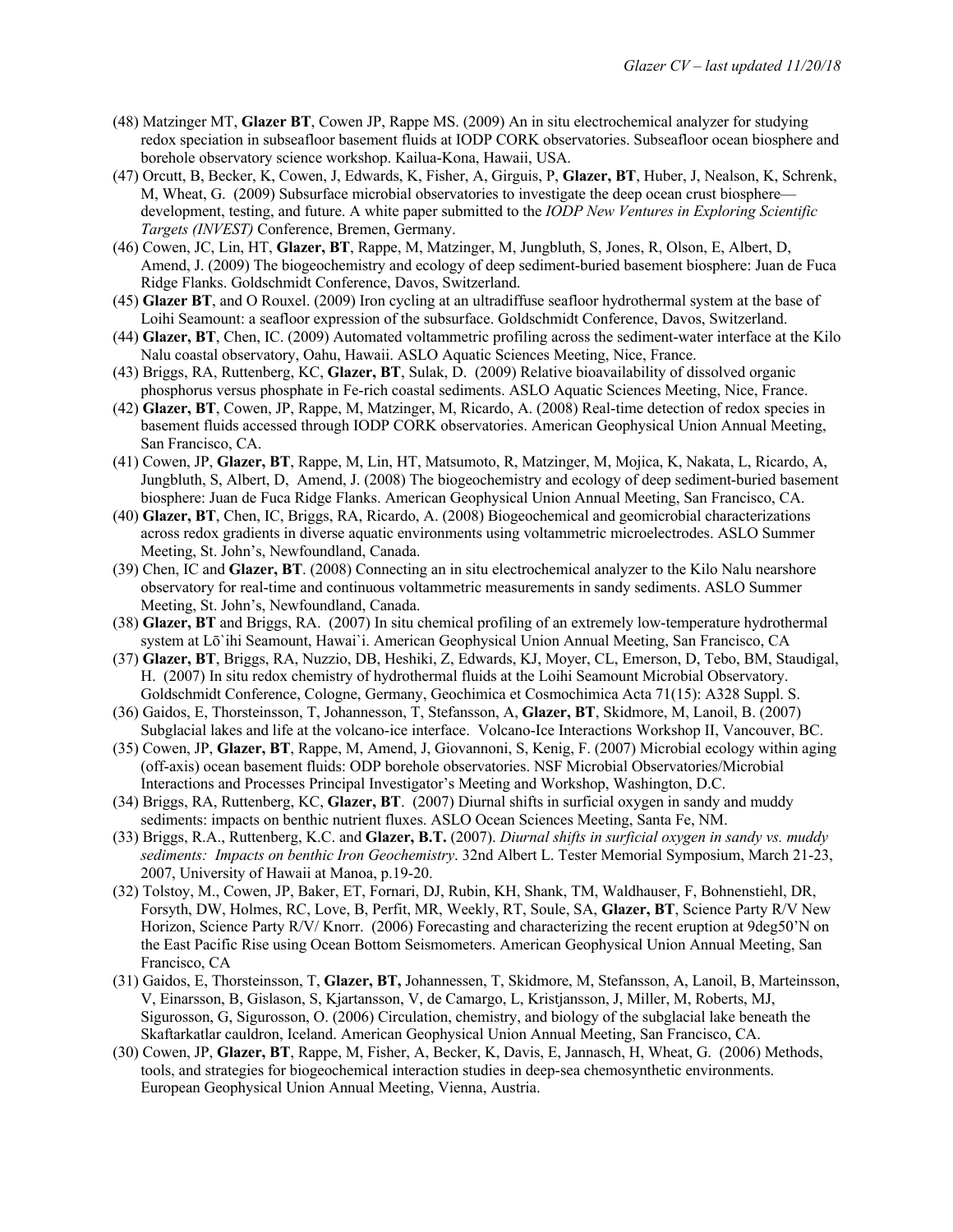- (29) Cowen, JP, **Glazer, BT**. (2006) Improved access to aging ocean basement fluids for geomicrobiology. Astrobiology Science Conference, Washington, D.C.
- (28) **Glazer, BT,** Cowen, JP, Copson, D, Harris, D, Jolly, J, Nuzzio, DB, Becker, J, Rappe, M. (2006) A seafloor instrument package for in situ geochemical measurements concurrent to in situ filtration. ASLO Ocean Sciences Meeting, Honolulu, HI.
- (27) Sørensen, KB, **Glazer, BT**, Hannides, A, Gaidos, E. (2006) The microbial community of carbonaceous marine sediment in Hawaii. ASLO Ocean Sciences Meeting, Honolulu, HI.
- (26) Cowen, JP, **Glazer, BT**, Rappe, M, Kenig, F, Fisher, A, Copson, D, Harris, D, Jolly, J, Nuzzio, D. (2005) Improved access to aging ocean basement biosphere for microbial geochemical studies. American Geophysical Union Annual Meeting, San Francisco, CA.
- (25) Cowen, JP, Taylor, C, **Glazer, BT.** (2005) Toward qualitative improvements in access to aging ocean basement biosphere. 2005 International Ocean Research Conference, Paris, France.
- (24) **Glazer, BT,** Luther, GW, Trouwborst, RE, Tebo, BM, Konovalov, SK, Romanov, A. (2005) Relationship between the dynamics of lateral oxygen injection and Mn/S redox chemistry in the oxic-anoxic transition of the Black Sea water column. International Ocean Research Conference, Paris, France.
- (23) Trouwborst, RE, Druschel, GK, Kraiya, C, **Glazer, BT**, Howard, R, Tebo, BM, Webb, SM, Lewis, BL, Luther III, GW. (2005) Soluble Mn(III) complexes: reductants/oxidants in the Black Sea and Chesapeake Bay suboxic zones. International Ocean Research Conference, Paris, France.
- (22) **Glazer, BT** (2005) The oxic-anoxic interface: synergy between geochemistry and microbial ecology. Dissertations Symposium on Chemical Oceanography (DISCO XIX), Waikoloa, Hawaii.
- (21) **Glazer, BT**, Cowen, J. (2005) Combining in situ voltammetry and molecular biology to characterize geomicrobial synergy within diverse aquatic redox gradients. NASA Astrobiology Institute Biennial Meeting, Boulder, CO.
- (20) Brown, MV, Boal, AK, **Glazer, BT**, Binsted, K, Gaidos, E. (2005) Molecular level interactions between organisms and environment. NASA Astrobiology Institute Biennial Meeting, Boulder, CO.
- (19) **Glazer, BT**, Luther III, GW, Coyne, KJ, Cary, SC. (2005) In situ voltammetry as a tool to aid microbial community composition and metabolic analyses of a microbial mat. ASLO Ocean Sciences Meeting, Salt Lake City, UT.
- (18) Moore, TS; Waite, TJ; Kraiya, C; Tsang, J; Janzen, CP; Luther, GW, Nuzzio, DM; **Glazer, BT**; Shank, TM (2005) Development of an in situ electrochemical analyzer (ISEA) for deep-sea hydrothermal vent work. ASLO Ocean Sciences Meeting, Salt Lake City, UT.
- (17) Luther III, GW, Nuzzio, DB, Taillefert, M, **Glazer, BT**. (2005) Exploring the chemistry of diverse marine environments using in situ voltammetry. American Chemical Society Meeting, San Francisco, CA.
- (16) Cowen, JP, Giovannoni, S, Kenig, F, Taylor, C, Rappe, M, **Glazer, BT**. (2004) Microbial activity within sediment-buried ocean basement. Dark Energy: The deep oceanic biosphere workshop, Woods Hole, MA.
- (15) Druschel, G, Emerson, D, **Glazer, BT**, Kraiya, C, Sutka, R, Luther III, GW. (2004) Environmental limits of the circumneutral iron-oxidizing bacterial isolate ES-1: Field, culture, and kinetic results from voltammetric analyses. Goldschmidt Conference, Copenhagen, Denmark, Geochimica et Cosmochimica Acta 68(11): A387 Suppl. S
- (14) **Glazer BT**, Luther III, GW, Freiderich, GE, Konovalov, S, Trouwborst, RE, Druschel, G, Kraiya, C, Romanov, A. (2004) Temporal and spatial variability of the Black Sea suboxic zone. ASLO Ocean Research Conference, Honolulu, HI.
- (13) Freiderich, GE, Uysal, T, Tugrul, S, Luther III, GW, **Glazer, BT**, Murray, JW. (2004) Inorganic carbon between the surface and the anoxic zone of the Black Sea. ASLO Ocean Research Conference, Honolulu, HI.
- (12) Luther III, GW, **Glazer, BT**, Nuzzio, DB, Theberge, SM, Lewis, BL. (2004) In situ voltammetry: a solid-state sensor for monitoring estuarine redox dynamics. ASLO Ocean Research Conference, Honolulu, HI.
- (11) Kraiya, C, Ma, S, Trouwborst, RE, **Glazer, BT**, Luther III, GW. (2004) Voltammetric studies of dissolved oxygen and sulfur on gold, gold-amalgam, and bismuth-on-gold electrodes. ASLO Ocean Research Conference, Honolulu, HI.
- (10) Clement, BG, Tebo, BM, Kraiya, C, **Glazer, BT**, Luther III, GW. (2004) Oxygen is the oxidant of Mn(II) in the Black Sea suboxic layer. ASLO Ocean Research Conference, Honolulu, HI.
- (9) Trouwborst, RE, Druschel, GK, Kraiya, C, **Glazer, BT**, Howard, R, Webb, SM, Tebo, BM, Lewis, BL, Luther III, GW. (2004) Soluble Mn(III) complexes present in suboxic regions of the Black Sea and Chesapeake Bay. ASLO Ocean Research Conference, Honolulu, HI.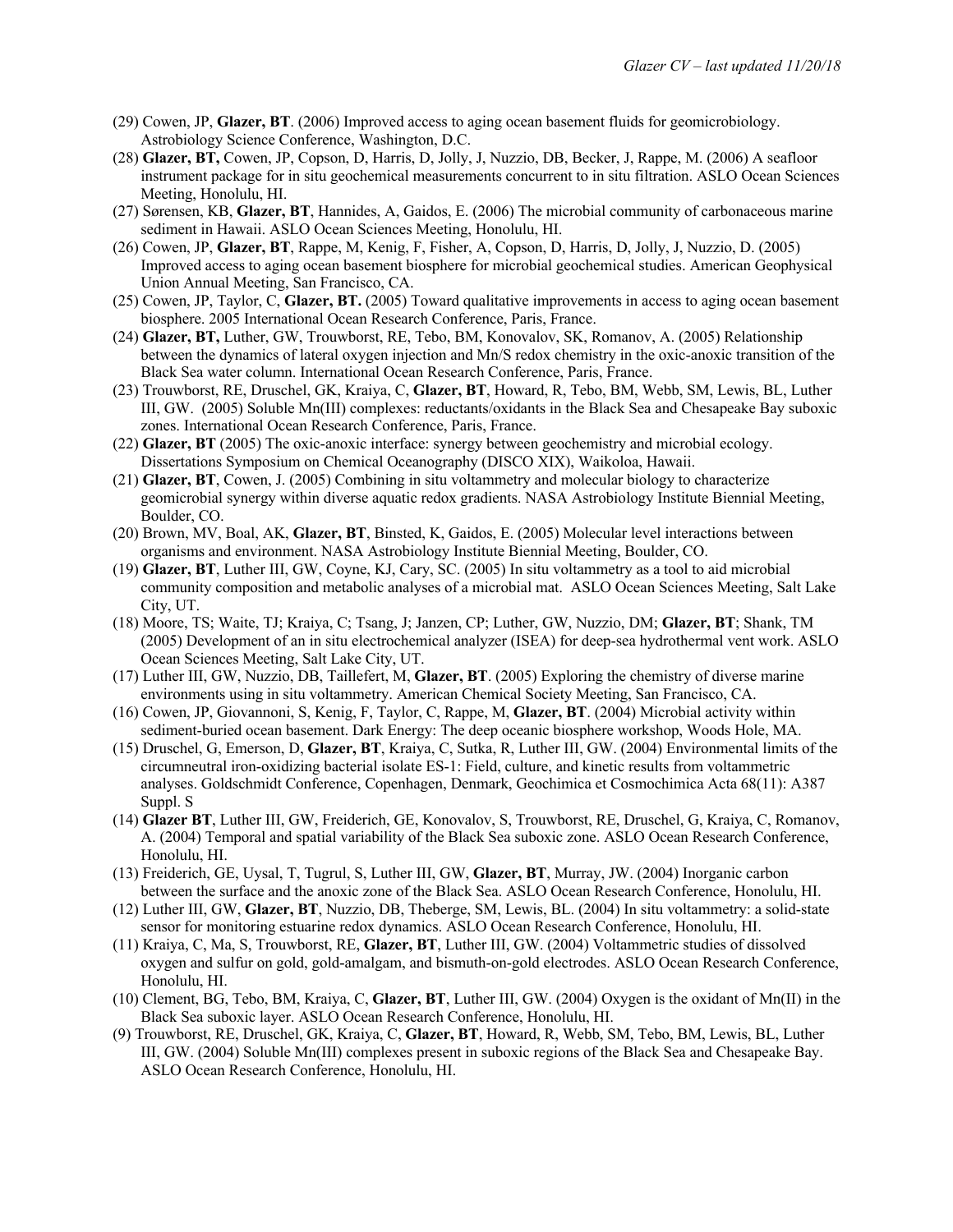- (8) Luther III, GW, **Glazer, BT**, Trouwborst, RE, Ma, S, Druschel, GK, Kraiya, C, Shank, T, Nuzzio, DB. (2004) In situ electrochemical analyzer (iSEA) monitors chemical redox parameters in diverse marine environments. Ocean Research Interactive Observatory Networks (ORION) Workshop, San Juan, Puerto Rico.
- (7) **Glazer, BT**, Cary, SC, Luther III, GW. (2003) Diurnal characterization of chemical and microbial components in a Mid-Atlantic salt marsh microbial mat. ASLO Ocean Sciences Meeting, Salt Lake City, Utah.
- (6) Luther III, GW, **Glazer, BT**, Konovalov, SK, Freiderich, GE, Nuzzio, DB, Trouwborst, RE, Romanov, AS. (2003) In situ voltammetry as a tool to study the redox chemistry of the Black Sea interface. Proceedings of the 2<sup>nd</sup> international conference on the Eastern Mediterranean and Black Seas, Ankara, Turkey.
- (5) **Glazer, BT**, Cary, SC, Hohmann,L, Luther III, GW. (2002) In situ sulfur speciation using Au/Hg microelectrodes as an aid to microbialcharacterization of an intertidal salt marsh microbial mat. ASLO Ocean Sciences, Honolulu, HI.
- (4) Luther III, GW, **Glazer, BT**, Freiderich, GE, Konovalov, SK, Romanov, A, Trouwborst, R, Nuzzio, DB. (2001) In situ voltammetric detection of oxygen and sulfur species in the western Black Sea. Chemical Oceanography Gordon Research Conference, Tilton, NH.
- (3) Price, K.P. and **B.T. Glazer**, Data analysis for the development of nutrient criteria for estuaries in Delaware. 2001, Department of Natural Resources and Environmental Control: Dover, DE.
- (2) Taillefert, MT, Rozan, TF, **Glazer, BT**, Herszage, J, Trouwborst, RE, Luther, GW (2000) Seasonal variations of soluble Fe(III) in sediment porewaters as revealed by voltammetric microelectrodes. American Chemical Society Meeting, Washington, DC.
- (1) **Glazer, BT**, Price, KS. (1999) Epiphytic accumulation on *Zostera marina* transplanted to Delaware's coastal bays, Benthic Ecology Meeting, Baton Rouge, LA.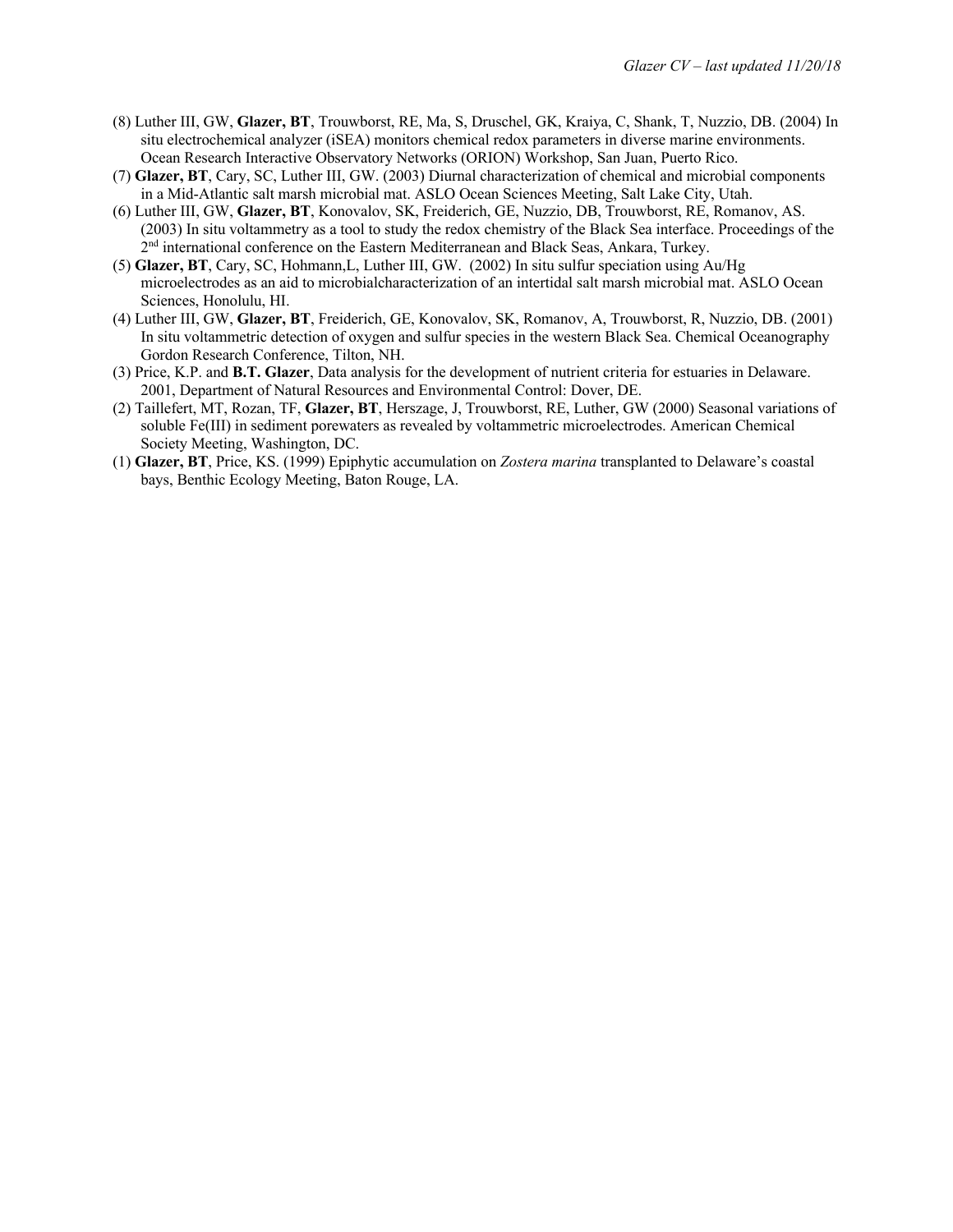#### **RESEARCH SUPPORT (\$5,944,133 since 2004)** *Pending research support (none currently pending):*

## *Current research support (\$1,505,122):*

(4) Title: Oceanographic Technological Innovations and Solutions Lead PI: Brian T. Glazer (UH) coPI: none Source of Funds: *Posner Family Foundation* Project Location: UH Total Award Amount: \$50,000 Proposed Start/End Dates: 1/1/2018 to 12/31/2018 Person-months committed to the project: 1 mo/yr.

(3) Title: SMART Ala Wai: Strategic Monitoring and Resilience Training in the Ala Wai Watershed Lead PI: Brian T. Glazer (UH) coPI: 20 faculty from 8 departments at UHM Source of Funds: *University of Hawaii at Manoa Strategic Initiative* Project Location: UH Total Award Amount: \$600,000 Proposed Start/End Dates: 12/1/2017 to 6/30/2019 Person-months committed to the project: 1 mo/yr.

- (2) Title: Adapting emergent embedded systems, mesh network telemetry, and 3D printing for low-cost water level sensors to measure tides and coastal flooding Lead PI: Brian T. Glazer (UH) coPI: none Source of Funds: *Schmidt Marine Technology Partners* Project Location: UH Total Award Amount: \$150,000 to UH Proposed Start/End Dates: 1/1/2018 to 7/30/2019 Person-months committed to the project: 1 mo/yr.
- (1) Title: Democratizing access to ocean observing technology with emerging low-cost embedded systems Lead PI: Brian T. Glazer (UH) coPI: none Source of Funds: *NSF, OCE-Ocean Technology and Interdisciplinary Coordination* Project Location: UH Total Award Amount: \$780,234 to UH Proposed Start/End Dates: 7/1/2017 to 6/30/2020 (award documents being finalized as of 8/30/17) Person-months committed to the project: 2 mo/yr.

## *Past research support (\$4,439,011):*

- (21) Title: Adapting emergent embedded systems, mesh network telemetry, and 3D printing for low-cost water level sensors to measure tides and coastal flooding Lead PI: Brian T. Glazer (UH) coPI: none Source of Funds: *Schmidt Marine Technology Partners* Project Location: UH Total Award Amount: \$74,888 to UH Proposed Start/End Dates: 7/1/2017 to 6/30/2018 Person-months committed to the project: 1 mo/yr.
- (20) Title: Public participation in STEM Research (PPSR): Blending cultural and environmental resilience with contemporary technology: cutting-edge environmental sensor workshop for loko I`a Lead PI: Brian T. Glazer (UH) coPI: none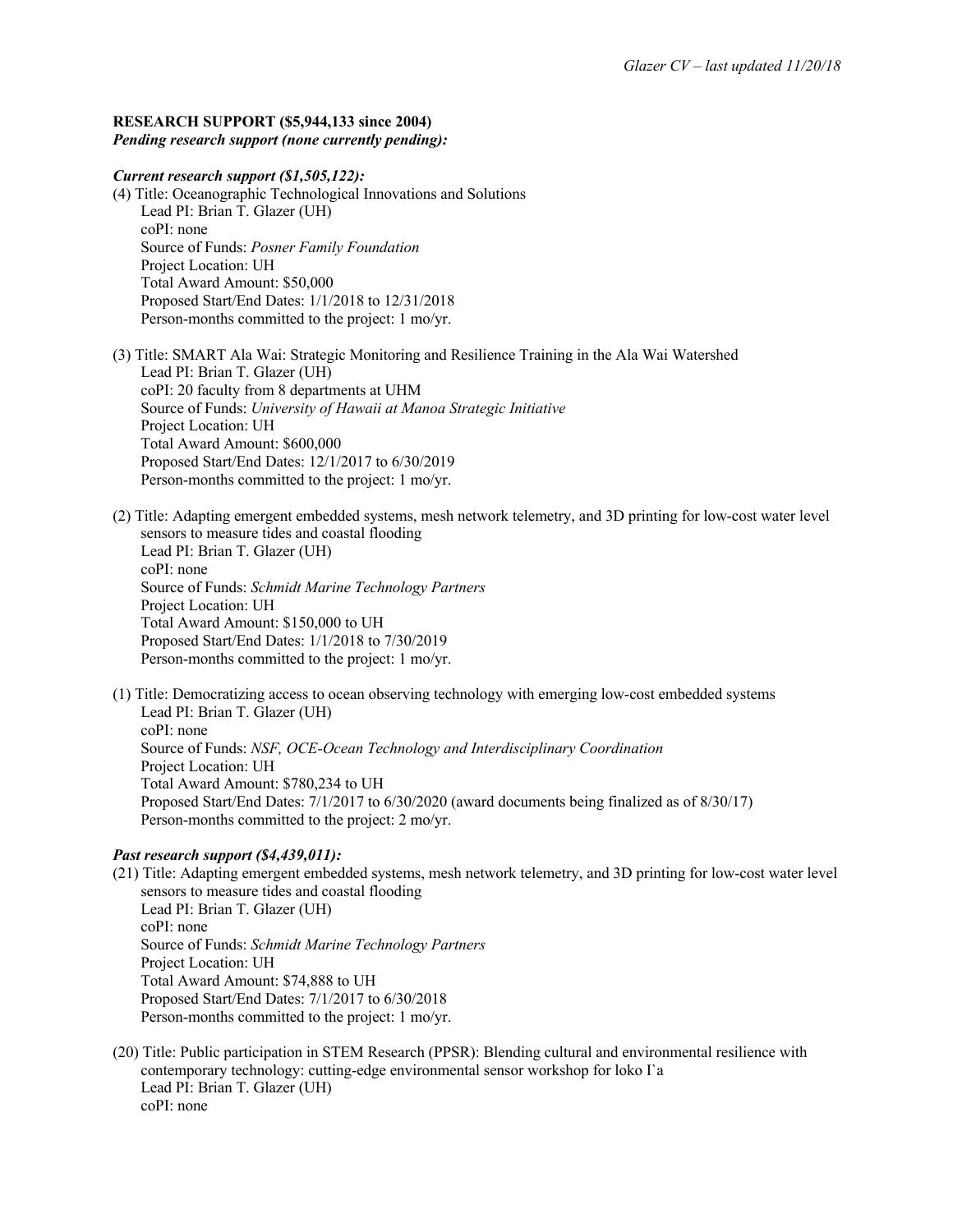Source of Funds: *NSF, OCE-Ocean Technology and Interdisciplinary Coordination* Project Location: UH Total Award Amount: \$49,941 to UH Proposed Start/End Dates: 7/1/2017 to 6/30/2018 Person-months committed to the project: 0.25 mo/yr.

- (19) Title: Development and deployment of distributed mini-observatory nodes to couple STEM training with coastal biogeochemistry. Lead PI: Brian T. Glazer (UH) coPI: none Source of Funds: NSF, *OCE, OTIC* Project Location: UH Total Award Amount: \$296,983 to UH Proposed Start/End Dates: 8/1/2015 to 7/31/2017 Person-months committed to the project: 2 mo/yr.
- (18) Title: Biogeochemical monitoring of the impacts of invasive mangrove removal and potential El Nino effects on He'eia Fishpond Lead PI: Brian T. Glazer (UH) coPI: Kathleen Ruttenberg (UH) Source of Funds: NOAA *Sea Grant* Project Location: UH Total Award Amount: \$9,957 Start/End Dates: 9/15/2014 to 8/31/2015 Person-months committed to the project: 0.5 mo/yr.
- (17) Title: Collaborative Research: Characterization of microbial transformations in basement fluids, from genes to geochemical cycling lead PI: Julie Huber (Marine Biological Lab) coPIs: Brian T. Glazer (UH), Peter Girguis (Harvard) Source of Funds: NSF, *OCE Biological Oceanography* Project Location: MBL, UH, Harvard Total Award Amount: \$379,137 *to UH* Start/End Dates: 06/01/2011 to 5/31/2015 Person-months committed to the project: 1 mo/yr.
- (16) Title: Identifying C-Fe-Mn interactions within suspended particulates in hydrothermal basement fluids. PI: Brian T. Glazer (UH) coPI: none Source of Funds: Alfred P. Sloan Foundation, *Deep Carbon Observatory* Project Location: UH Total Award Amount: \$15,022 Start/End Dates: 6/1/2014 to 11/30/2014 Person-months committed to the project: 1 mo/yr.
- (15) Title: Upgrade of an in situ electrochemical analyzer (ISEA) PI: Brian T. Glazer (UH) coPI: none Source of Funds: NSF, *OCE*, *OTIC* Project Location: UH Total Award Amount: \$69,603 Start/End Dates: 9/1/2013 to 8/31/2014 Person-months committed to the project: 1 mo/yr.
- (14) Title: Dynamics of redox transformation and porewater transport in surficial permeable sediments PI: Brian T. Glazer (UH)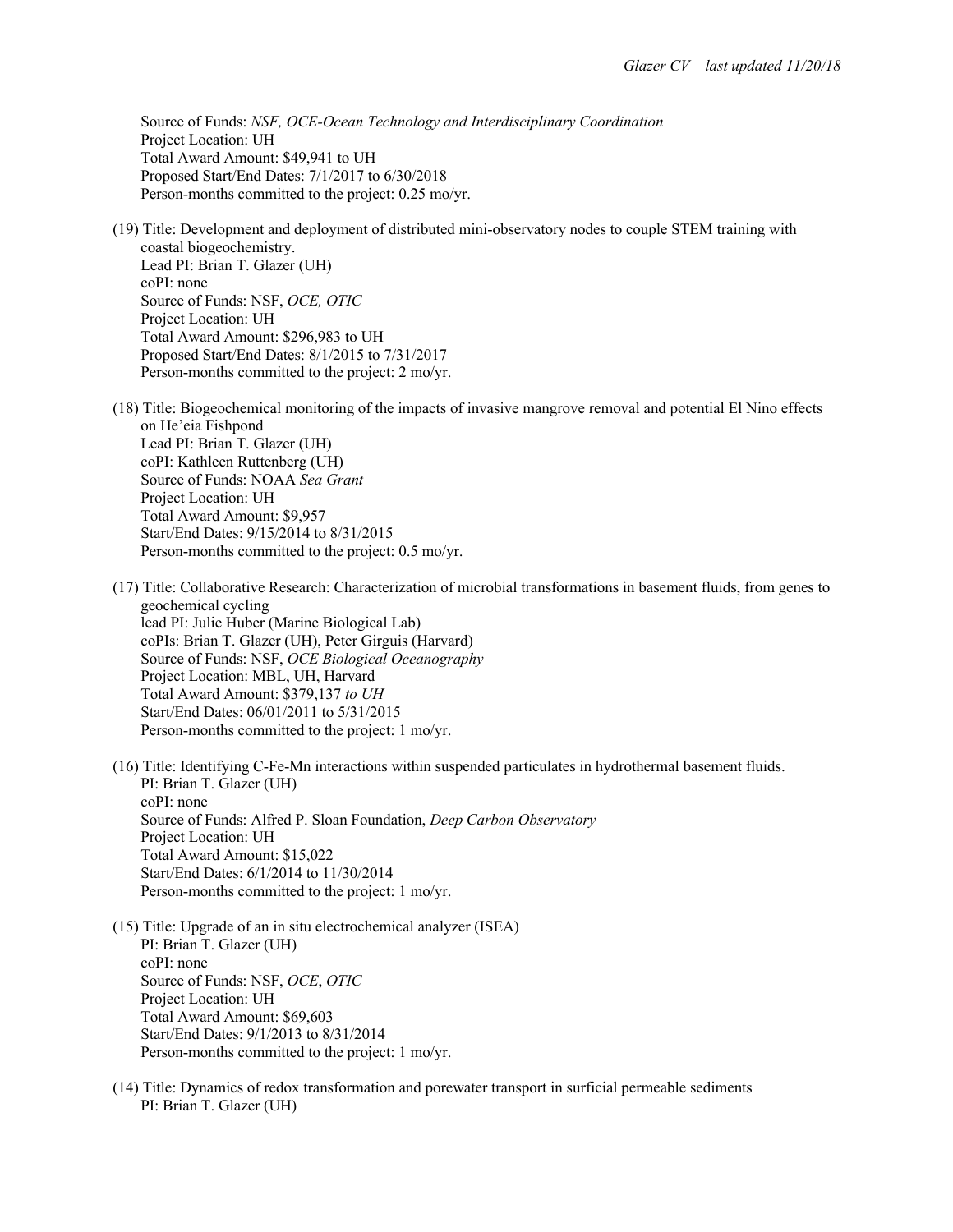coPI: Frank Sansone (UH) Source of Funds: NSF *Chemical Oceanography* Project Location: UH Total Award Amount: \$682,071 Start/End Dates: 09/01/2010 to 8/31/2014

- (13) Title: Impact of invasive mangrove removal on He`eia Fishpond biogeochemistry PI: Kathleen Ruttenberg (UH) coPI: Brian T. Glazer (UH) Source of Funds: NOAA Seagrant Project Location: UH Total Award Amount: \$60,000 Start/End Dates: 2/1/2012 to 1/31/2014 Person-months committed to the project: 1 mo/yr.
- (12) Title: Chemical sensor development for microbially-relevant scales of space, time, and concentration PI: Brian T. Glazer (UH) coPI: none Source of Funds: Center for Dark Energy Biosphere Investigations (NSF STC) *via USC* Project Location: UH Total Award Amount: \$50,000 Start/End Dates: 6/1/2011 to 10/30/2013 Person-months committed to the project: 1 mo/yr.
- (11) Title: The role of bottom sediments in nutrient cycling in Heʻeia Fishpond, II PI: Kathleen C. Ruttenberg (UH) coPI: Brian T. Glazer (UH), Carrie Holl (HPU), Margaret Anne McManus (UH) Source of Funds: NOAA *University of Hawaii Sea Grant College Program* Project Location: UH Total Award Amount: \$179,955 Anticipated Start/End Dates: 02/01/2009 to 01/31/2012 Person-months committed to the project: 0.5 mo/yr.

(10) Title: Microbial ecology of ocean basement aquifers: ODP Borehole Observatories PI: James P. Cowen, (UH) coPI: Brian T. Glazer (UH) Michael S. Rappe (UH), Jan P. Amend (WUSTL) Source of Funds: NSF *MCB* 06-04014 Project Location: UH Total Award Amount: \$1,204,355 to UH Anticipated Start/End Dates: 3/1/2007 to 2/28/2012 Person-months committed to the project: 1.5 mo/yr.

- (9) Title: Collaborative Research: High resolution bacterial mat sampler for operation with deep submergence vehicles PI: Chip Breier (WHOI) coPI: Dave Emerson (Bigelow), Brian T. Glazer (UH) Source of Funds: NSF *Ocean Technology and Interdisciplinary Coordination* Project Location: WHOI Total Award Amount: \$416,422; *\$8,696 subcontract to Glazer* Start/End Dates: 10/01/2009 to 9/30/2011
- (8) Title: North Pond Deep Subseafloor Microbial Biosphere, Phase II PI: Brian T. Glazer (UH) coPI: none Source of Funds: Gordon and Betty Moore Foundation *via USC* Project Location: UH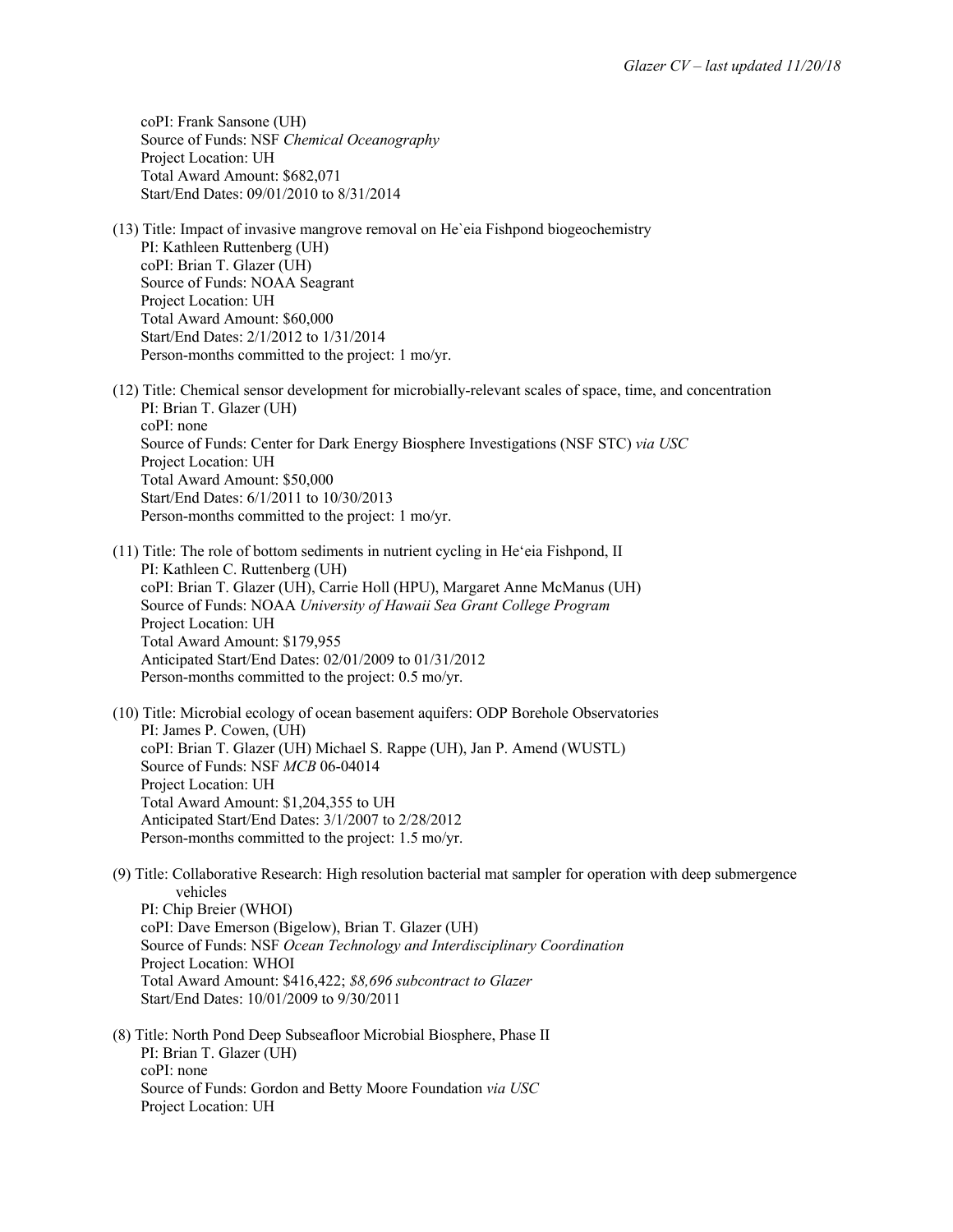Total Award Amount: \$219,000 Start/End Dates: 06/01/2008 to 5/30/2011

- (7) Title: In situ electrochemical profiling of Lake Vida, East Antarctica PI: Brian T. Glazer (UH) coPI: none Source of Funds: NASA Astrobiology Institute, *Director's Discretionary Fund* Project Location: UH Total Award Amount: \$24,830 Start/End Dates: 10/01/2010 to 9/30/2011
- (6) Title: Workshop on the Subseafloor Ocean Biosphere and Borehole Observatory Science PI: Jan Amend (WUSTL) coPIs: James P. Cowen (UH), Andy Fisher (UCSC), Brian T. Glazer (UH) Source of Funds: Consortium for Ocean Leadership *US Science Support Program* Project Location: WUSTL Total Award Amount: \$40,000 Start/End Dates: 09/01/2009 to 11/30/2009
- (5) Title: In situ voltammetry integrated with a cabled nearshore observatory PI: Brian T. Glazer (UH) coPI: Kim Binsted (UH) Source of Funds: NSF *OCE* 06-48637 Project Location: UH Total Award Amount: \$250,464 Start/End Dates: 05/01/2007 to 08/31/2009
- (4) Title: The role of bottom sediments in nutrient cycling in Heʻeia Fishpond PI: Kathleen C. Ruttenberg (UH) coPIs: Brian T. Glazer (UH), Margaret Anne McManus (UH) Source of Funds: NOAA *University of Hawaii Sea Grant College Program* Project Location: UH Total Award Amount: \$89,218 Anticipated Start/End Dates: 02/01/2007 to 01/31/2009
- (3) Title: In situ voltammetric profiling of iron-oxidizing microbial mats at Loihi Seamount PI: Brian T. Glazer (UH) coPI: none Source of Funds: NSF *MCB* 06-53265 *via USC* Project Location: subaward to UH Total Award Amount: \$19,707 Start/End Dates: 09/01/2007 to 08/31/2008
- (2) Title: Integrated geochemical and microbial characterization of ridge-flank basement fluids PI: James P. Cowen, (UH) coPI: Brian T. Glazer (UH) Source of Funds: NOAA *Ocean Exploration* Project Location: UH Total Award Amount: \$151,458 Start/End Dates: 1/1/2005 to 12/31/2005
- (1) Title: Integrated characterization of microbial communities associated with aquatic redox gradients PI: Brian T. Glazer (UH) coPI: none Source of Funds: NASA *University of Hawaii Astrobiology Institute Postdoctoral Fellowship* Project Location: UH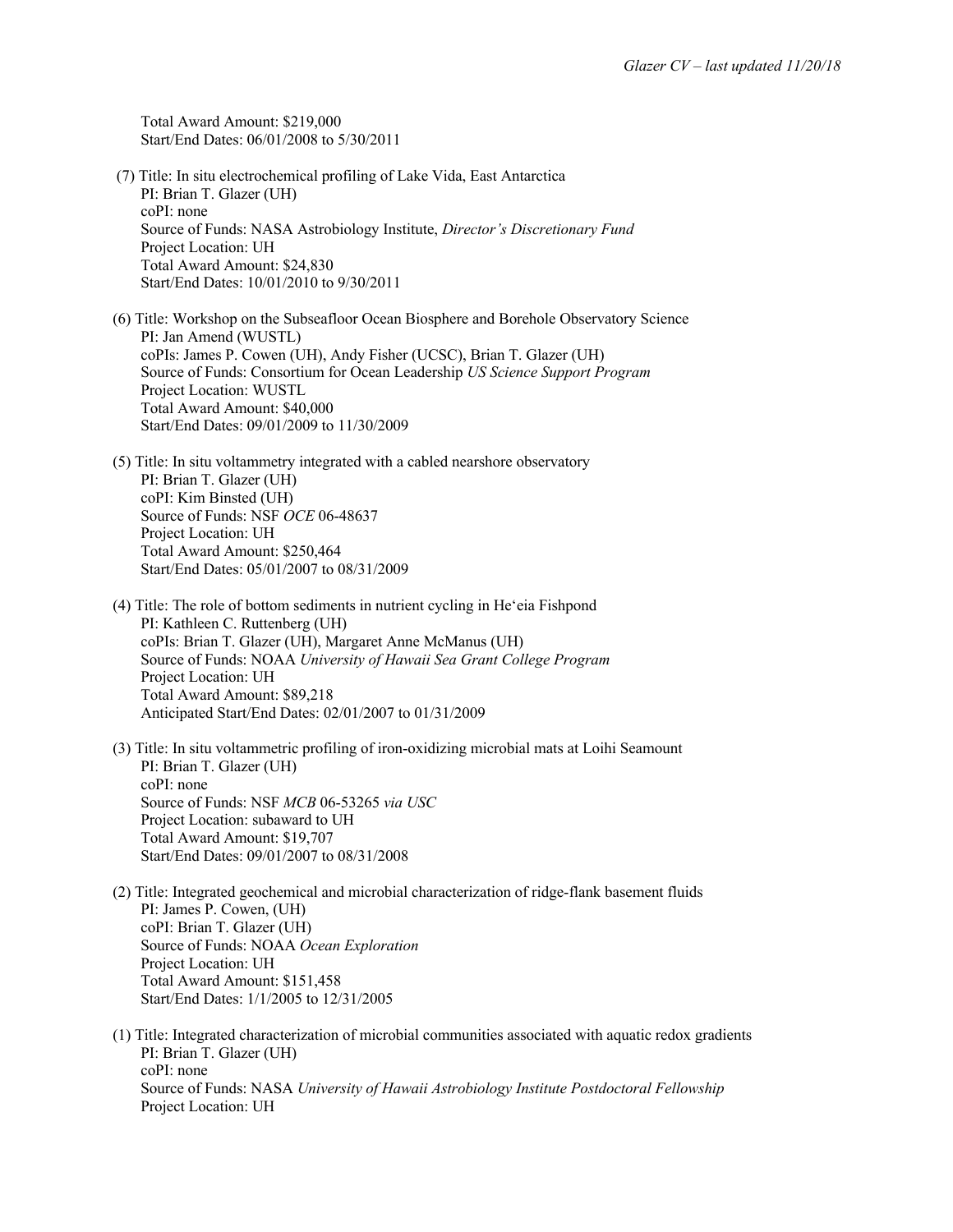Total Award Amount: \$156,000 Start/End Dates: 7/1/2004 to 6/30/2006

#### *Unfunded proposals:*

- (24) Title: Utilizing emergent, affordable, open-source electronics for expanding access to coastal monitoring capability. PI: Brian T. Glazer (UH) coPI: none Source of Funds: *NOAA, IOOS, Ocean Technology Transition Project* Project Location: UH Total Award Amount: \$1,430,657 to UH Proposed Start/End Dates: 10/1/2017 to 9/30/2020
	- Person-months committed to the project: 2 mo/yr.
- (23) Title: Characterization of the sources and interactions of reactive nitrogen in the North Pacific Ocean. PIs: M. Hastings (Brown Univ.), Brian T. Glazer (UH) Source of Funds: *NSF, OCE, Chemical Oceanography* Project Location: UH Total Award Amount: \$97,919 to UH Proposed Start/End Dates: 9/1/2017 to 8/31/2020 Person-months committed to the project: 0.5 mo/yr.
- (22) Title: EAGER:MAKER: Engaging environmental science students and coastal communities with DIY embedded systems, mesh network telemetry, and 3D printing. Lead PI: Brian T. Glazer (UH) coPI: none Source of Funds: *NSF, Engineering* Project Location: UH Total Award Amount: \$291,910 to UH Proposed Start/End Dates: 6/1/2017 to 5/31/2019 Person-months committed to the project: 2 mo/yr.
- (21) Title: COLLABORATIVE RESEARCH: Hydrothermoelectric power generation running novel sensor systems for transformative deep-sea science. Lead PI: Beth Orcutt (Bigelow) CoPIs: Brian T. Glazer (UH), Andrew Fisher (UCSC), Keith Scidmore (Maritime Applied Physics Corp.) Source of Funds: NSF, *OCE, OTIC* Project Location: UH Total Award Amount: \$1,888,737 (\$497,382 to UH) Proposed Start/End Dates: 8/1/2015 to 7/31/2017 Person-months committed to the project: 2 mo/yr.
- (20) Title: Establishing a regional ahupua`a biogeochemical network: Blending cultural and environmental resilience with contemporary research and technology sciences through open-source ideas and data. Lead PI: Brian T. Glazer (UH) coPIs: Kathleen Ruttenberg, James Potemra, Michael Guidry, Ruth Gates Source of Funds: NOAA, *NOS, Regional Coastal Resilience Grants Program* Project Location: UH Total Award Amount: \$999,467 to UH, plus \$513,997 non-Federal match Proposed Start/End Dates: 12/1/2015 to 11/30/2018 Person-months committed to the project: 2 mo/yr.
- (19) Title: Collaborative Research: Leveraging genomics and in situ experiments to enable discovery of cryptic microbial activity in deep oceanic crust. Lead PI: Beth N. Orcutt (Bigelow) coPIs: Michael Rappé, Brian T. Glazer (UH)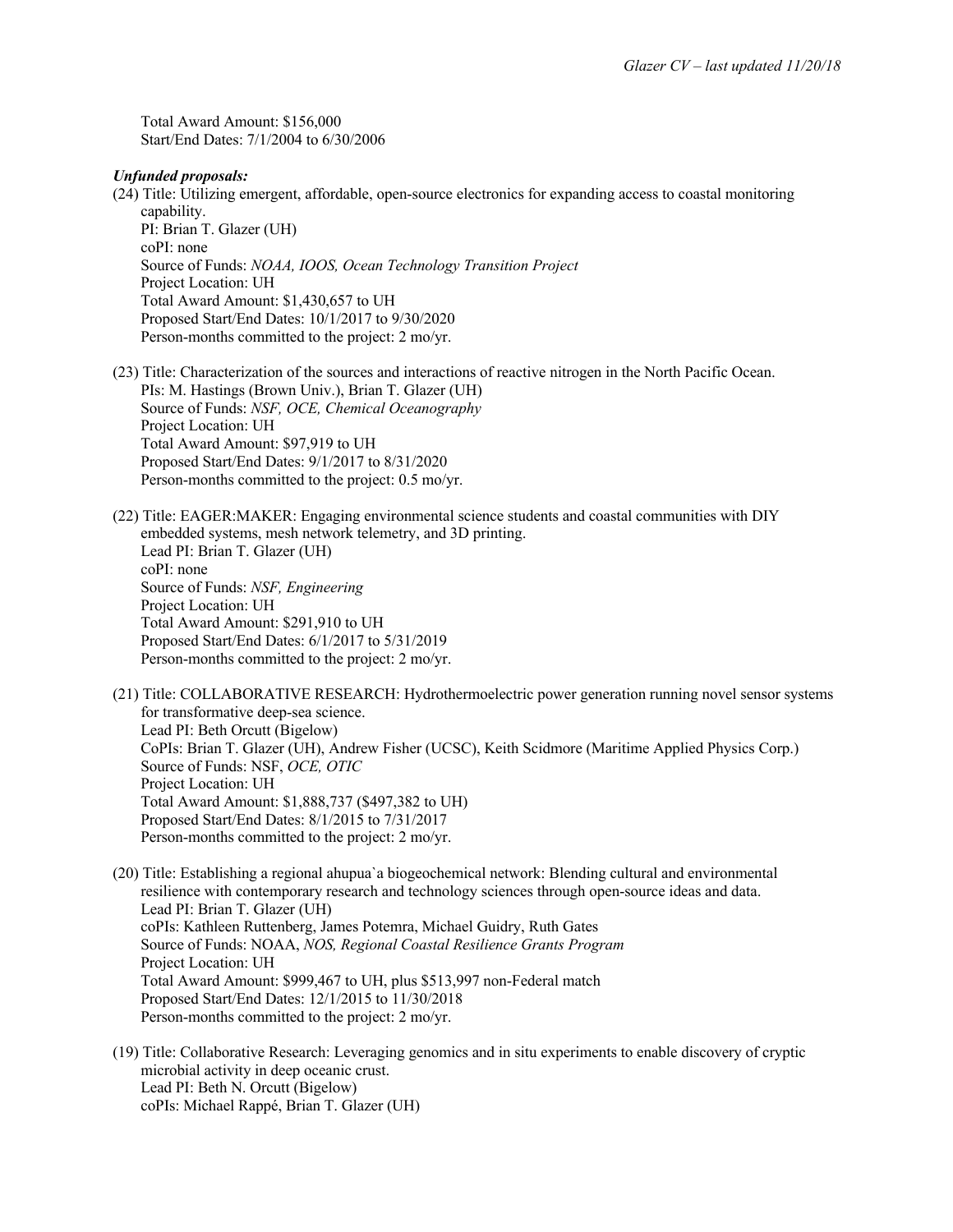Source of Funds: NSF, *OCE, BIO* Project Location: UH Total Award Amount: \$831,281 to UH Start/End Dates: 10/1/2015 to 9/30/2018 Person-months committed to the project: 2 mo/yr.

- (18) Title: Development and distribution of a mini thermistor chain instrument as a proxy for measuring coastal porewater fluxes PI: Brian Glazer (UH) coPI: Francis Sansone (UH) Source of Funds: NSF, *OCE, OTIC.* Project Location: UH Total Award Amount: \$768,438 Requested Start/End Dates: 9/1/2014 to 8/31/2017 Person-months committed to the project: 1 mo/yr.
- (17) Title: Carbon and nutrient remineralization and associated porewater fluxes in nearshore permeable sediments PI: Francis Sansone (UH) coPI: Brian Glazer (UH) Source of Funds: NSF, *OCE, Chem. Oc.* Project Location: UH Total Award Amount: \$627,883 Requested Start/End Dates: 9/1/2014 to 8/31/2017 Person-months committed to the project: 1 mo/yr.
- (16) Title: Collaborative Research: The changes in composition of organically stabilized Fe during hydrothermal plume dispersal into the deep ocean PI: Brandy Toner (Univ. Minnesota) coPIs: Brian Glazer (UH), John Breier (WHOI) Source of Funds: NSF, *OCE, Chem. Oc.* Project Location: UH Total Award Amount: \$709,175 (\$168,285 to UH) Requested Start/End Dates: 8/1/2014 to 7/31/2016 Person-months committed to the project: 1 mo/yr.
- (15) Title: Geochemical Kinetics and Bioenergetic Constraints on Microbial Competition in Massive Iron Deposits PI: Brian T. Glazer (UH) coPI: none Source of Funds: NSF, *OCE, MGG* Project Location: UH Total Award Amount: \$373,987 Requested Start/End Dates: 9/1/2013 to 8/31/2016 Person-months committed to the project: 1 mo/yr.
- (14) Title: Collaborative Proposal: Connecting CORK 1362A to NEPTUNE-Canada Cabled Network for Deep Biosphere Studies PI: James P. Cowen (UH) CoPIs: Brian T. Glazer (UH), Mike Rappe (UH), Peter Girguis (Harvard) Source of Funds: NSF, *OCE, ODP* Project Location: UH Total Award Amount: \$702,089 Requested Start/End Dates: 9/1/2013 to 8/31/2016 Person-months committed to the project: 1 mo/yr.
- (13) Title: Microscale ecology and functional diversity of permeable sediments PI: Brian T. Glazer (UH)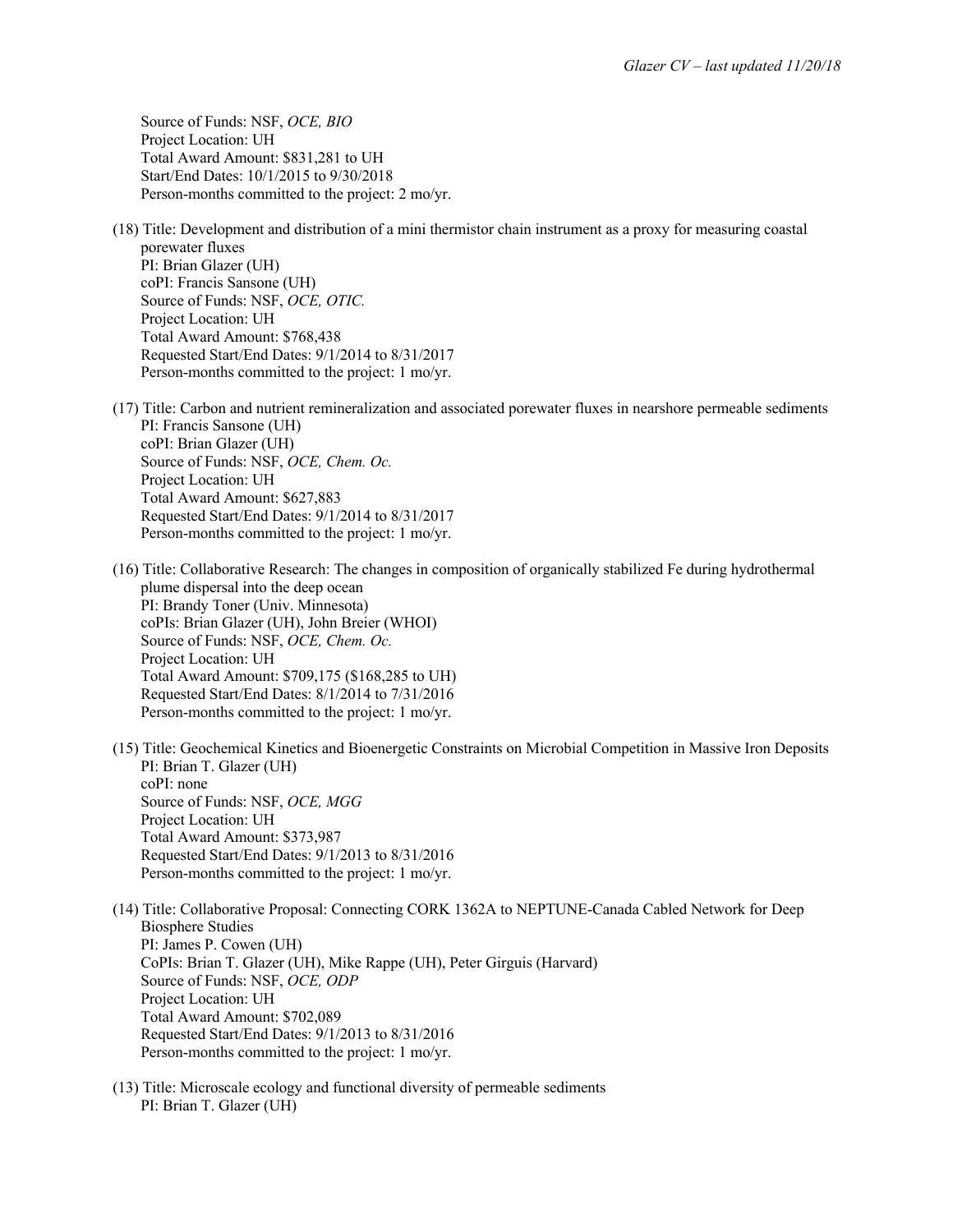Source of Funds: NSF, *OCE, Chemical Oceanography* Project Location: UH Total Award Amount: \$281,151 Requested Start/End Dates: 9/1/2013 to 8/31/2015 Person-months committed to the project: 0.5 mo/yr

- (12) Title: Impact of redox oscillations on coupled phosphorus-iron cycling in marine sediments PI: Kathleen Ruttenberg (UH) coPI: Brian T. Glazer (UH), Source of Funds: NSF *Chemical Oceanography* Project Location: UH Total Award Amount: \$659,642 Requested Start/End Dates: 1/1/2012 to 12/31/2015 Person-months committed to the project: 1 mo/yr.
- (11) Title: Collaborative Research: Origin, evolution and significance of massive microbial iron deposits at the base of Loihi Seamount PI: Brian T. Glazer (UH) coPI: Katrina Edwards (USC) Source of Funds: NSF *OCE MGG* Project Location: UH Total Award Amount: \$268,209 to Glazer Requested Start/End Dates: 01/01/2011 to 12/31/2014 Person-months committed to the project: 0.5 mo/yr.
- (10) Title: Instrumentation and software advancements for integrating in situ redox chemistry with cabled observatories PI: Brian T. Glazer coPI: Kimberly Binsted (UH) Source of Funds: NSF *Ocean Technology and Interdisciplinary Coordination* Project Location: UH Total Award Amount: \$596,425 Requested Start/End Dates: 08/01/2009 to 07/30/2011 Person-months committed to the project: 1 mo/yr.
- (9) Title: Redox variability in the suboxic zone of permeable sediments PI: Brian T. Glazer (UH) coPIs: Francis Sansone (UH), Kathleen Ruttenberg (UH) Source of Funds: NSF *Chemical Oceanography* Project Location: UH Total Award Amount: \$644,923 Requested Start/End Dates: 08/01/2009 to 07/30/2012 Person-months committed to the project: 0.5 mo/yr.
- (8) Title: Submarine groundwater discharge into He'eia Fishpond, Oahu: Impact on nutrient and trace metal cycling and ecological implications PI: Kathleen Ruttenberg (UH) coPIs: Brian T. Glazer (UH), M. McManus (UH) Source of Funds: USGS *WRRI* Project Location: UH Total Award Amount: \$175,002 Requested Start/End Dates: 09/01/2009 to 08/31/2012 Person-months committed to the project: 1 mo/yr.
- (7) Title: Collaborative Research: Origin, evolution and significance of massive microbial iron deposits at the base of Loihi Seamount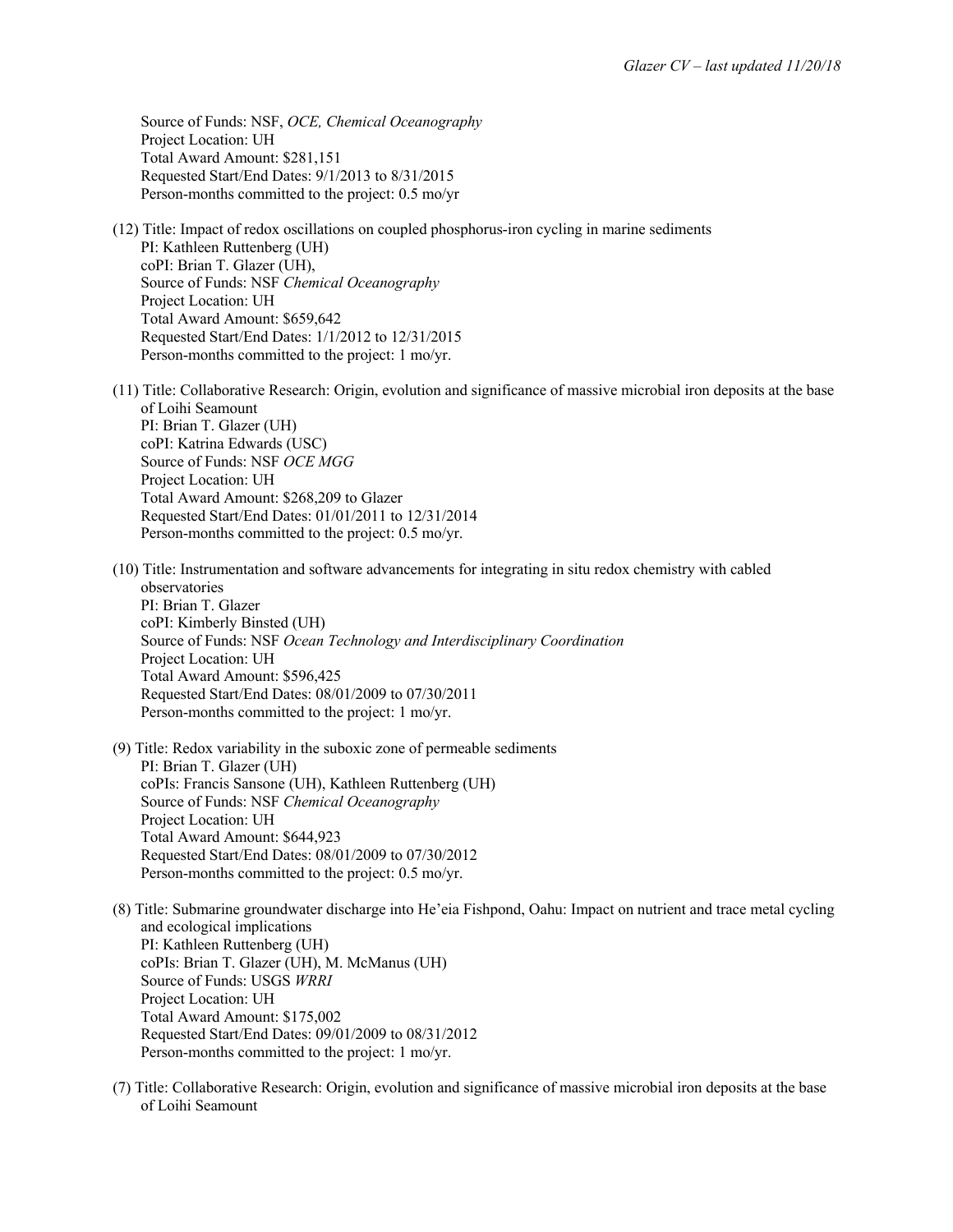lead PI: Olivier Rouxel (WHOI) coPIs: Brian T. Glazer (UH), Katrina Edwards (USC) Source of Funds: NSF *OCE MGG* Project Location: UH Total Award Amount: \$268,209 to Glazer Requested Start/End Dates: 01/01/2009 to 12/31/2010 Person-months committed to the project: 0.5 mo/yr.

- (6) Title: Collaborative Research: The basalt-hosted biosphere at North Pond, a subseafloor Mid-Atlantic ridge-flank microbial observatory lead PI: Geoff Wheat (UA) coPIs: Keir Becker (UM), James Cowen (UH), Katrina Edwards (USC), Andrew Fisher (UCSC), Peter Girguis (Harvard), Brian T. Glazer (UH), Julie Huber (MBL) Source of Funds: NSF *IODP* Project Location: UH Total Award Amount: \$912,933 to UH Requested Start/End Dates: 01/01/2009 to 12/31/2011 Person-months committed to the project: 0.5 mo/yr.
- (5) Title: Collaborative Research: Identifying sources, chemical speciation, and oxidation kinetics for iron delivery from Loihi Seamount lead PI: Brian T. Glazer (UH) coPIs: Katrina Edwards (USC), Olivier Rouxel (WHOI) Source of Funds: NSF Chem Oc Project Location: UH Total Award Amount: \$650k, (\$255,709 to Glazer) Requested Start/End Dates: 01/01/2008 to 12/31/2010 Person-months committed to the project: 0.5 mo/yr.
- (4) Title: High-resolution in situ redox profiling of mid-ocean ridge hydrothermal plumes at Juan de Fuca and Gorda Ridges PI: James P. Cowen, (UH) coPI: Brian T. Glazer (UH) Source of Funds: NSF *RIDGE 2000* Project Location: UH Total Amount Requested: \$173,143 Requested Start/End Dates: 9/1/2006 to 8/31/2008
- (3) Title: Geomicrobiology of neutraphilic iron-oxidizing bacteria at Loihi Seamount PI: James P. Cowen, (UH) coPI: Brian T. Glazer (UH) Source of Funds: NASA *Exobiology* Project Location: UH Total Amount Requested: \$289,386 Requested Start/End Dates: 6/1/2006 to 5/31/2009
- (2) Title: Development of in situ voltammetric sensors for geomicrobial characterization of ocean crust at borehole observatories PI: James P. Cowen, (UH) coPI: Brian T. Glazer (UH), Donald B. Nuzzio (Analytical Instrument Systems, Inc.) Source of Funds: ONR Project Location: UH Total Amount Requested: \$839,530 Requested Start/End Dates: 1/1/2005 to 12/31/2007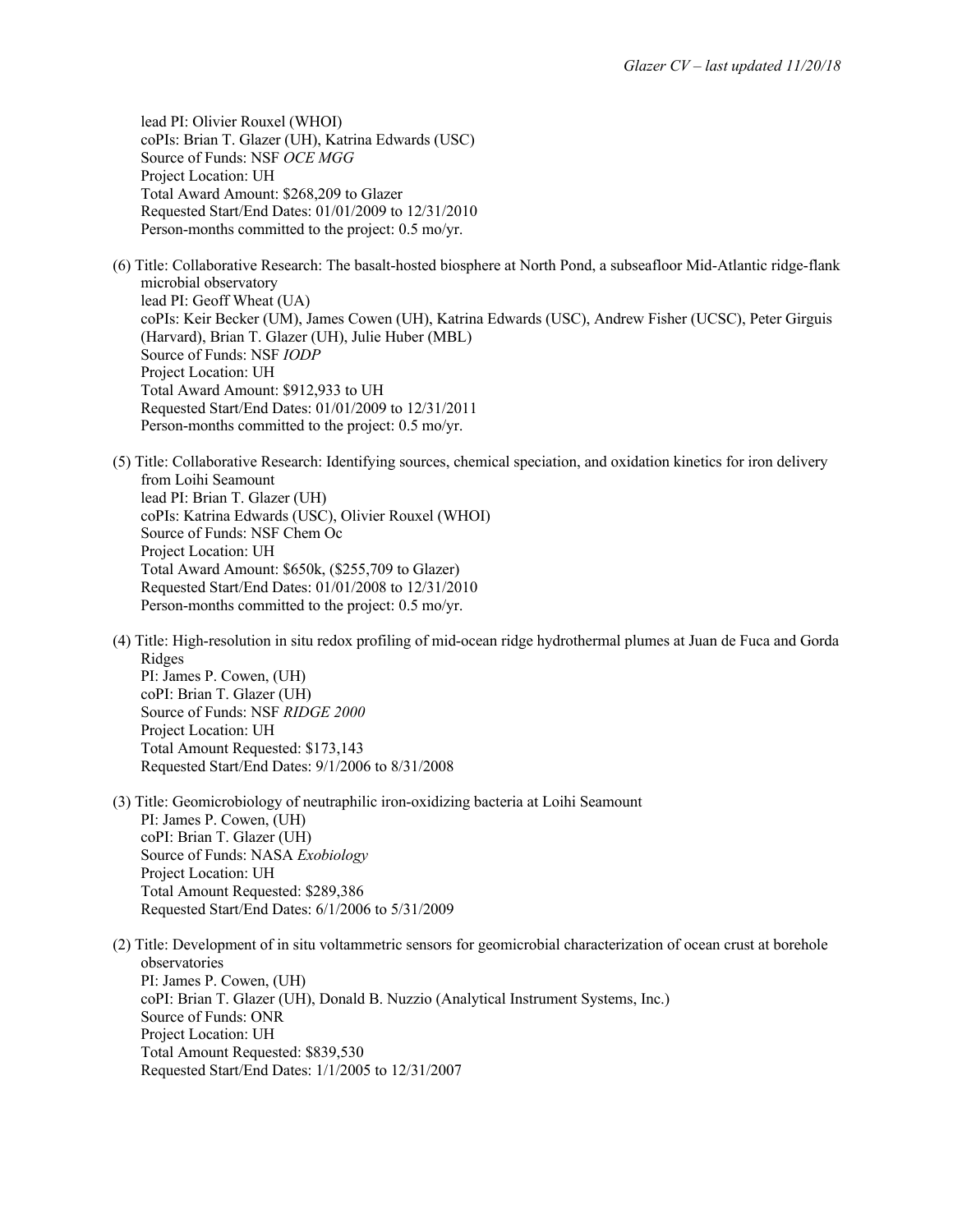(1) Title: Incorporating high-resolution real-time redox profiling into studies of buoyant to neutrally buoyant hydrothermal plumes PI: James P. Cowen, (UH) coPI: Brian T. Glazer (UH) Source of Funds: NSF *RIDGE 2000* Project Location: UH Total Amount Requested: \$142,904 Requested Start/End Dates: 2/1/2005 to 1/31/2007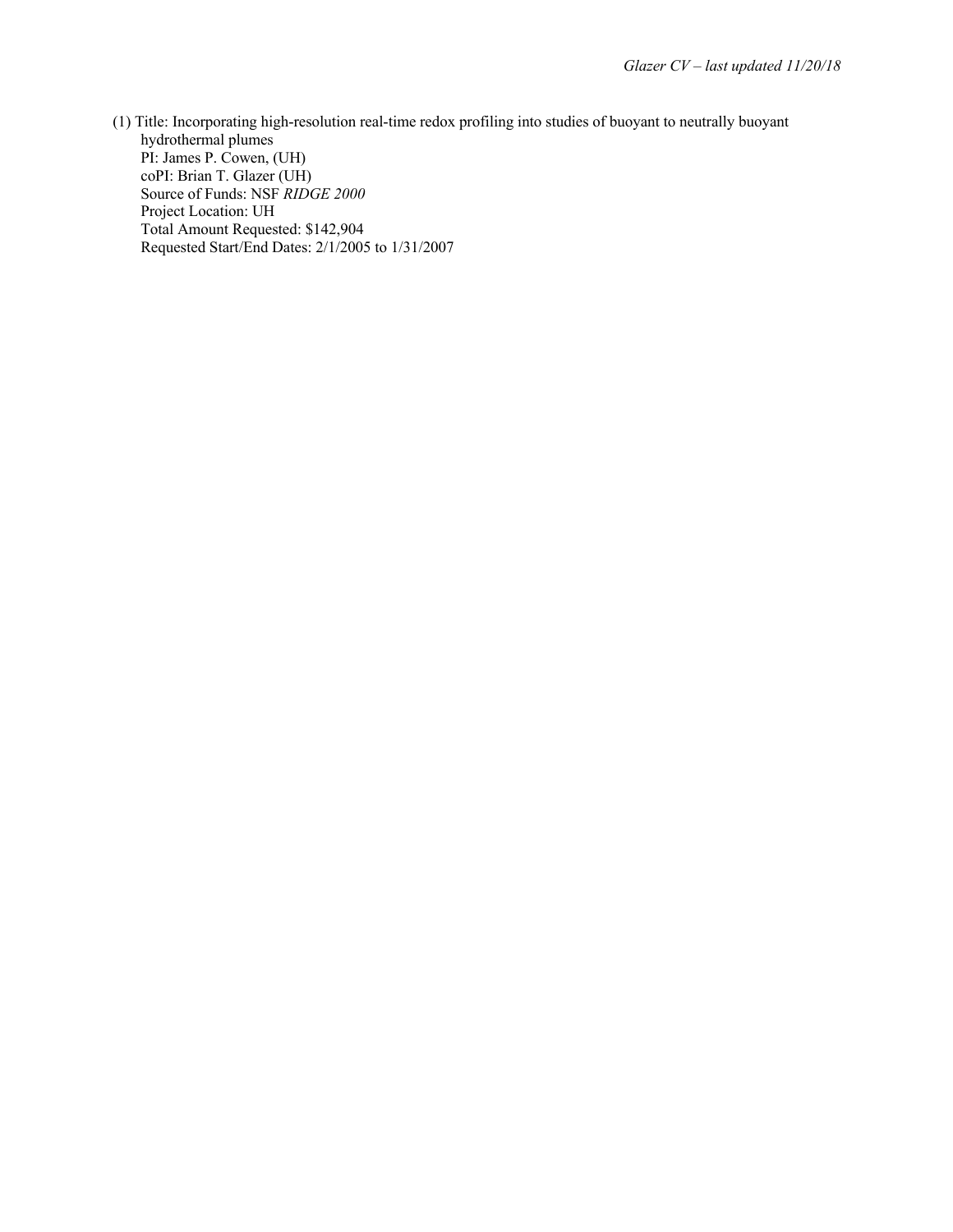#### **RELEVANT FIELD EXPEDITIONS**

#### **Research cruises**

- (21) July 2014 R/V *Falkor* AUV *Sentry*, expedition chief scientist & *Schmidt Ocean Institute* lead PI, Loihi Seamount, Hawaii.
- (20) April 2014 R/V *Maria S. Merian* ROV *JASON-II,* cruise participant, North Pond; H. Villinger, K. Becker co-chief scientists
- (19) March 2013 R/V *Thompson* ROV *JASON-II* & AUV *Sentry,* cruise participant, Loihi; C. Moyer chief scientist
- (18) April 2012 R/V *Maria S. Merian* ROV *JASON-II,* cruise participant, North Pond; W. Bach, K. Edwards cochief scientists
- (17) September 2011 R/V *Ka'imikai-o-Kanaloa* cruise participant, 1 DSV *Pisces V* dive, Loihi Seamount; Gary Goldstone (*NatGeo*TV) expedition leader
- (16) June 2011 R/V *Atlantis* ROV *JASON-II,* cruise participant, Juan de Fuca Ridge; A. Fisher (UCSC) chief scientist
- (15) July 2010 R/V *Atlantis* ROV *JASON-II,* cruise participant, Juan de Fuca Ridge; J. Cowen (UH) chief scientist
- (14) September 2008 R/V *Thompson* ROV *JASON-II*, cruise participant, Loihi Seamount; K. Edwards (USC) chief scientist
- (13) July 2008 R/V *Atlantis* cruise participant, 4 DSV *Alvin* dives, Juan de Fuca Ridge; J. Cowen (UH) chief scientist
- (12) October 2007 R/V *Kilo Moana* ROV *JASON-II,* cruise participant, Loihi Seamount; C. Moyer (WWU) chief scientist
- (11) October 2006 R/V *Melville* ROV *JASON-II,* cruise participant, Loihi Seamount; K. Edwards (USC) chief scientist
- (10) May 2006 R/V *New Horizon* cruise participant, 9°N East Pacific Rise; J. Cowen (UH) chief scientist
- (9) September 2005 R/V *Atlantis* cruise participant, 1 DSV *Alvin* dive, Juan de Fuca Ridge; A. Fisher (UCSC) chief scientist
- (8) March 2005 R/V *Thompson* cruise participant, Juan de Fuca Ridge/Endeavour Field; J. Cowen (UH) chief scientist
- (7) November 2003 R/V *Atlantis* cruise participant, 3 DSV *Alvin* dives, 9°N East Pacific Rise; C. Cary (UD) chief scientist
- (6) August 2003 R/V *Cape Henlopen* cruise participant, Chesapeake Bay; G. Luther (UD) chief scientist
- (5) April 2003 R/V *Knorr* cruise participant, Black Sea; J. Murray (UW) chief scientist
- (4) August 2002 R/V *Cape Henlopen* cruise participant, Chesapeake Bay; G. Luther (UD) chief scientist
- (3) October 2001 R/V Atlantis cruise participant, 2 DSV Alvin dives, 9°N East Pacific Rise; C. Cary (UD) chief scientist
- (2) May 2001 R/V *Knorr* cruise participant, Black Sea; G. Luther (UD) chief scientist
- (1) January 2000 R/V *Atlantis* cruise participant, 1 DSV *Alvin* dive, Guaymas Basin; C. Cary (UD) chief scientist

#### **Glacial and subglacial**

- (2) October-December 2010 Subglacial lake expedition participant, Lake Vida, McMurdo Dry Valleys, Antarctica; P. Doran (UI) chief scientist
- (1) June 2006 Subglacial lake expedition participant, Vatnajökull Ice Cap, Iceland; E. Gaidos (UH) chief scientist

#### **Coastal and inland**

Extensive small boat operations and equipment deployments in inter-and sub-tidal coastal environments; Delaware Bay, Chesapeake Bay, Delaware, Maryland, and Virginia Inland Bays, Oahu, Kauai, Molokai, Maui, Hawaii 1997-present.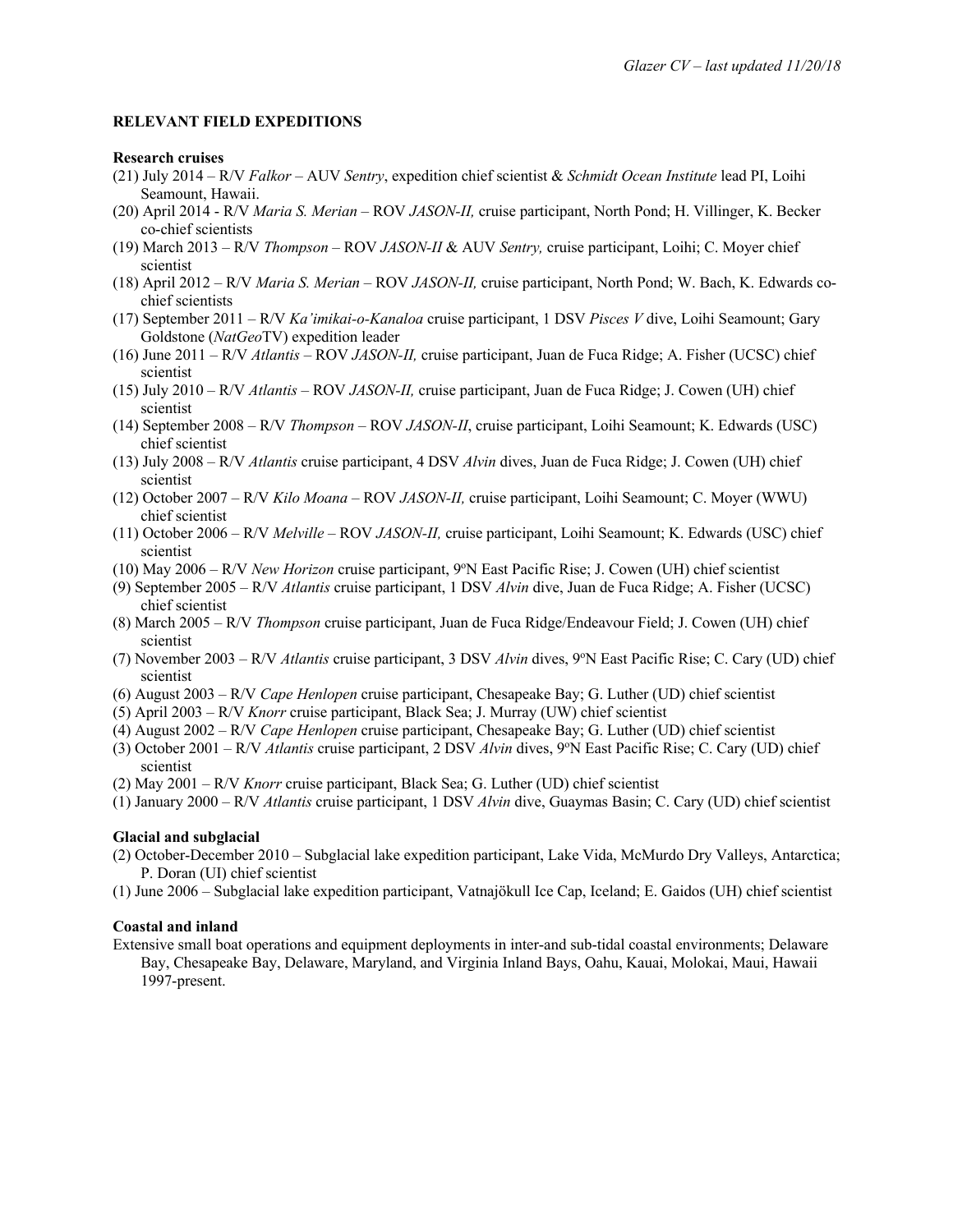# **TEACHING AND MENTORING**

*formal course instruction:*

| semester         | course                    | # students | credit hrs.             | instructor<br>evaluation | role<br>$(BG \%)$   |
|------------------|---------------------------|------------|-------------------------|--------------------------|---------------------|
|                  |                           |            |                         |                          | *lead<br>instructor |
| <b>Fall 2018</b> | <b>OCN-401</b>            | 12         | 3                       | tbd                      | 25%                 |
|                  | Biogeochemical            |            |                         |                          |                     |
|                  | Systems                   |            |                         |                          |                     |
| <b>Fall 2018</b> | <b>OCN-418</b>            | 8          | $\overline{\mathbf{3}}$ | tbd                      | $*100\%$            |
|                  | Advanced                  |            |                         |                          |                     |
|                  | Environmental             |            |                         |                          |                     |
|                  | Monitoring                |            |                         |                          |                     |
|                  | Systems &                 |            |                         |                          |                     |
|                  | Measurements              |            |                         |                          |                     |
| Spring 2018      | <b>OCN-623</b>            | 6          | $\overline{3}$          | tbd                      | *50%                |
|                  | Chemical                  |            |                         |                          |                     |
|                  | Oceanography              |            |                         |                          |                     |
| Spring 2018      | OCN-318 Intro             | 12         | $\overline{3}$          | tbd                      | $*100%$             |
|                  | Environmental             |            |                         |                          |                     |
|                  | Monitoring &              |            |                         |                          |                     |
|                  | Measurements              |            |                         |                          |                     |
| Fall 2017        | <b>OCN-418</b>            | 12         | $\overline{3}$          | tbd                      | *50%                |
|                  | Advanced                  |            |                         |                          |                     |
|                  | Environmental             |            |                         |                          |                     |
|                  | Monitoring                |            |                         |                          |                     |
|                  | Systems &                 |            |                         |                          |                     |
| Fall 2017        | Measurements              | 19         | 3                       |                          |                     |
|                  | <b>OCN-401</b>            |            |                         | tbd                      | 25%                 |
|                  | Biogeochemical            |            |                         |                          |                     |
| Spring 2017      | Systems<br><b>OCN-623</b> | 6          | $\overline{3}$          | A:2                      | *75%                |
|                  | Chemical                  |            |                         | B:1                      |                     |
|                  | Oceanography              |            |                         | C: 2                     |                     |
| Fall 2016        | <b>OCN-418</b>            | $8\,$      | $\overline{3}$          | A: 8                     | 40%                 |
|                  | Advanced                  |            |                         |                          |                     |
|                  | Environmental             |            |                         |                          |                     |
|                  | Monitoring                |            |                         |                          |                     |
|                  | Systems &                 |            |                         |                          |                     |
|                  | Measurements              |            |                         |                          |                     |
| Fall 2016        | <b>OCN-401</b>            | 17         | 3                       | A: 15                    | $*25%$              |
|                  | Biogeochemical            |            |                         | B: 2                     |                     |
|                  | Systems                   |            |                         |                          |                     |
| Spring 2016      | <b>OCN-623</b>            | 11         | $\overline{3}$          | A: 3                     | *75%                |
|                  | Chemical                  |            |                         | B:6                      |                     |
|                  | Oceanography              |            |                         | C: 1                     |                     |
| Spring 2016      | <b>OCN-490</b>            | 15         | $\overline{2}$          | A:10                     | 50%                 |
|                  | Communication             |            |                         | B:1                      |                     |
|                  | of Research               |            |                         |                          |                     |
|                  | Results                   |            |                         |                          |                     |
| Fall 2015        | <b>OCN-401</b>            | 14         | 3                       | A: $6$                   | 26%                 |
|                  | Biogeochemical            |            |                         | B: 2                     |                     |
|                  | Systems                   |            |                         | C: 1                     |                     |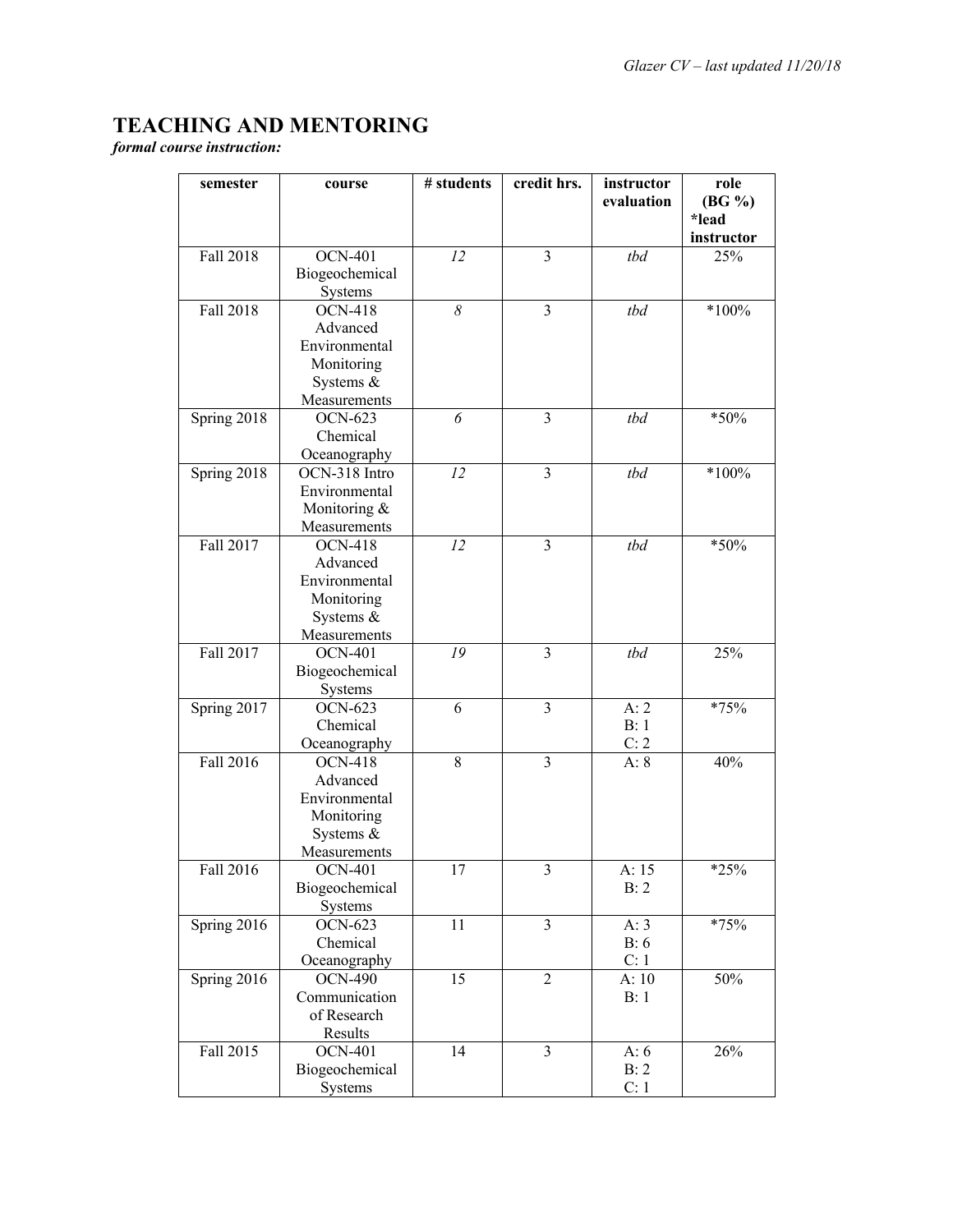| Spring 2015      | <b>OCN-623</b>  | 8              | 3                                              | A:2      | 38%      |
|------------------|-----------------|----------------|------------------------------------------------|----------|----------|
|                  | Chemical        |                |                                                | B: 2     |          |
|                  | Oceanography    |                |                                                | C: 2     |          |
| <b>Fall 2014</b> | <b>OCN-401</b>  | 13             | $\overline{3}$                                 | A:9      | 19%      |
|                  | Biogeochemical  |                |                                                | B: 3     |          |
|                  | Systems         |                |                                                |          |          |
| Spring 2014      | <b>OCN-623</b>  | 7              | 3                                              | A: 3     | *53%     |
|                  | Chemical        |                |                                                | B: 3     |          |
|                  | Oceanography    |                |                                                | F: 1     |          |
| Fall 2013        | OCN-637 Aquatic | 8              | 3                                              | A: $6$   | $*100\%$ |
|                  | microbial       |                |                                                | B: 2     |          |
|                  | geochemistry    |                |                                                |          |          |
| Fall 2013        | <b>OCN-401</b>  | $\overline{3}$ | $\overline{\mathbf{3}}$                        | A:1      | 16%      |
|                  | Biogeochemical  |                |                                                |          |          |
|                  | Systems         |                |                                                |          |          |
|                  |                 |                |                                                |          |          |
|                  | <b>OCN-623</b>  | 10             | Sabbatical during Fall 2012 & Spring 2013<br>3 |          | $*20%$   |
| Spring 2012      |                 |                |                                                | A:1      |          |
|                  | Chemical        |                |                                                | C: 1     |          |
|                  | Oceanography    |                |                                                |          |          |
| Fall 2011        | <b>OCN-401</b>  | 6              | 3                                              | A: $6$   | 23%      |
|                  | Biogeochemical  |                |                                                |          |          |
|                  | Systems         |                |                                                |          |          |
| Spring 2011      | OCN-623         | 15             | $\overline{3}$                                 | A: 5     | *87%     |
|                  | Chemical        |                |                                                | B: 4     |          |
|                  | Oceanography    |                |                                                | C: 2     |          |
| Fall 2010        | <b>OCN-401</b>  | 13             | 3                                              | A: $7$   | 19%      |
|                  | Biogeochemical  |                |                                                | B: 2     |          |
|                  | Systems         |                |                                                | C: 3     |          |
|                  |                 |                |                                                | D: 1     |          |
| Spring 2010      | <b>OCN-623</b>  | 15             | $\overline{3}$                                 | A:11     | 52%      |
|                  | Chemical        |                |                                                | B: 3     |          |
|                  | Oceanography    |                |                                                |          |          |
| <b>Fall 2009</b> | OCN-643 Aquatic | 6              | $\overline{3}$                                 | A:2      | 100%     |
|                  | geomicrobiology |                |                                                | B: 3     |          |
|                  |                 |                |                                                | C: 1     |          |
| Fall 2009        | <b>OCN-401</b>  | 13             | $\overline{3}$                                 | A:9      | 16%      |
|                  | Biogeochemical  |                |                                                | B:1      |          |
|                  | Systems         |                |                                                |          |          |
| Spring 2009      | <b>OCN-623</b>  | 13             | 3                                              | A: $7$   | 30%      |
|                  | Chemical        |                |                                                | B: 5     |          |
|                  | oceanography    |                |                                                | C: 1     |          |
| <b>Fall 2008</b> | <b>OCN-401</b>  | 14             | 3                                              | A:10     | 26%      |
|                  | Biogeochemical  |                |                                                | B:1      |          |
|                  | Systems         |                |                                                |          |          |
| <b>Fall 2008</b> | OCN-643 Aquatic | 1              | 3                                              | course   | course   |
|                  | geomicrobiology |                |                                                | canceled | canceled |
| Spring 2008      | <b>OCN-623</b>  | 12             | $\overline{3}$                                 | A:4      | 33%      |
|                  | Chemical        |                |                                                | B:6      |          |
|                  | oceanography    |                |                                                | C: 1     |          |
| Fall 2007        | <b>OCN-401</b>  | 8              | 3                                              | A: 6     | 19%      |
|                  | Biogeochemical  |                |                                                | C: 1     |          |
|                  | Systems         |                |                                                |          |          |

*Professional staff employed:*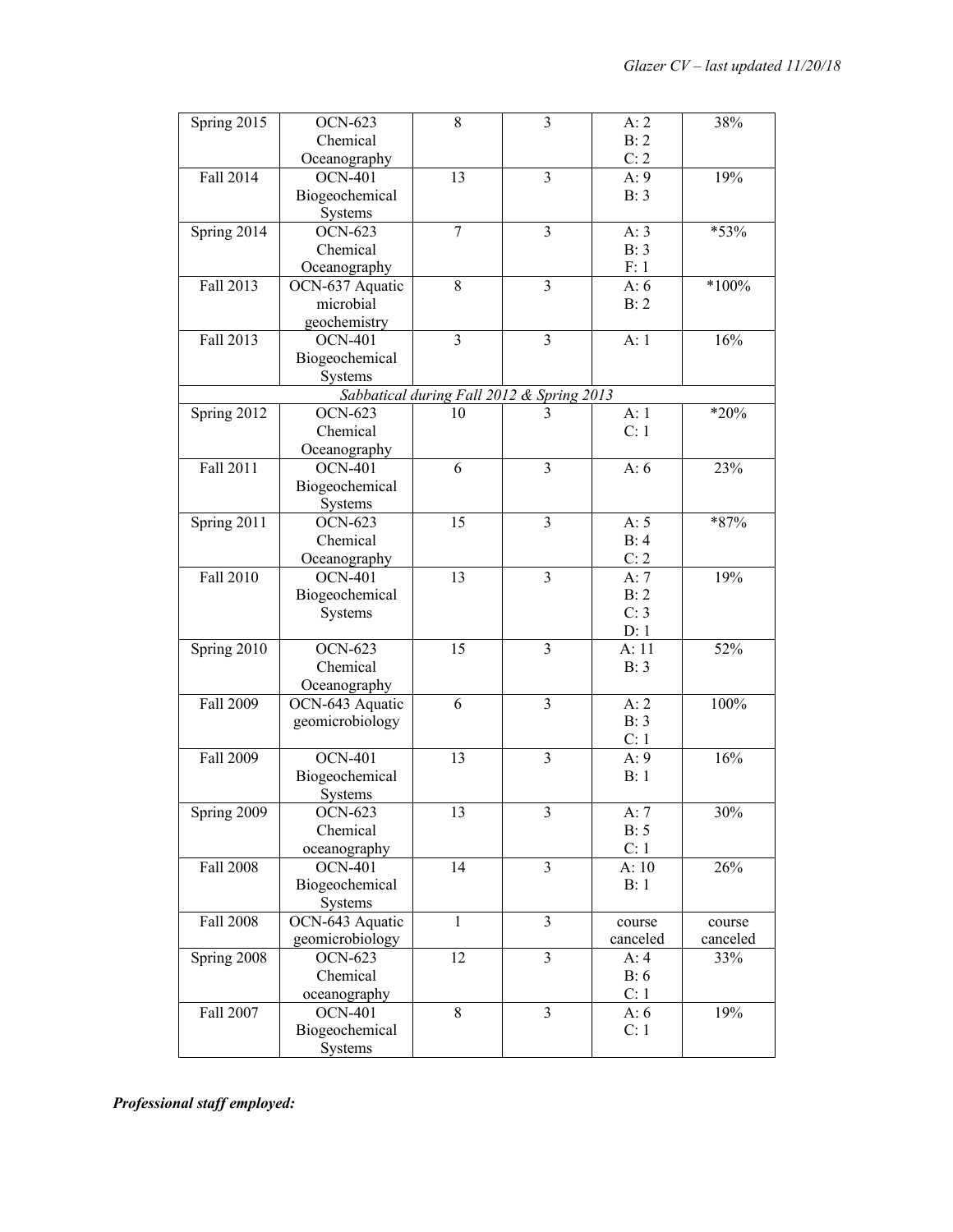2015-present – Hou In Lio, Embedded Systems Engineer

2018-present – Cory Yap, Field Technician

## *Postdoctoral advising:*

- 2011-2015 postdoctoral advisor, Arne Sturm (UH-Oceanography), supported by Glazer NSF projects, currently technician at University of British Columbia
- 2011-2015 postdoctoral advisor, Angelos Hannides (UH-Oceanography), supported by Glazer NSF project, currently tenure-track assistant professor at Coastal Carolina University
- 2011-2012 postdoctoral advisor, Rebecca Briggs (UH-Oceanography), supported by Glazer CDEBI project, currently Program Officer at National Sea Grant office
- 2010-2011 postdoctoral advisor, Jonathon Fram (UH Oceanography), supported by Glazer NSF project, currently assistant professor at Oregon State Universtiy, and associate systems engineer for the Ocean Observing Initiative

## *Graduate student and postdoctoral mentoring:*

*current*:

2018-present – M.S. advisory committee research host/advisor, Nico Frœhberg, (University of Gothenburg, Sweden)

2018-present – M.S. advisory committee chair, Kirstin Thompson, (UH Oceanography)

2018-present – M.S. advisory committee chair, Sean Mahaffey, (UH Oceanography)

- 2017-present M.S. advisory committee member, Aka Beebe, (UH Oceanography)
- 2017-present Ph.D. advisory committee member, Carlo Caruso, (UH Oceanography)

*past*:

- 2017-2018 M.S. advisory committee member, Paula Moehlenkamp, (UH Oceanography)
- 2011-2017 Ph.D. advisory committee member, Kristen Fogaren (UH Oceanography), supported by Glazer-Sansone NSF project
- 2012-2014 Ph.D. advisory committee member, Sean Jungbluth (UH-Oceanography), supported by Cowen-Glazer-Rappe NSF project
- 2011- 2012 M.S. advisory committee member, Danielle Hull (UH Oceanography)
- 2010-2013 M.S. advisory committee member, Kathryn MacDonald (UH Oceanography), supported by Ruttenberg-Glazer-McManus Sea Grant project
- 2009-2012 Ph.D. advisory committee chair, Jennifer Murphy, (UH-Oceanography), supported by Glazer startup funds, Glazer-Binsted NSF project, Ruttenberg-Glazer-McManus Sea Grant project, and Oceanography Department Teaching Assistantship
- 2008-2012 Ph.D. advisory committee member, Huei-Ting Lin (UH-Oceanography), supported by Cowen-Glazer-Rappe NSF project
- 2008-2011 M.S. advisory committee chair, Michael Matzinger, (UH-Oceanography), supported by Cowen-Glazer-Rappe NSF project
- 2007-2011 M.S. advisory committee member, Chip Young (UH-Oceanography), supported by Ruttenberg-Glazer-McManus Sea Grant project
- 2006-2011 Ph.D. advisory committee member, Rebecca Briggs (UH-Oceanography), supported by Ruttenberg-Glazer-McManus Sea Grant project
- 2008-2010 Academic advisory committee member, Sean Jungbluth, (UH-Oceanography), supported by Cowen-Glazer-Rappe NSF project
- 2007-2008 Academic advisory committee member, Patrick Drupp (UH-Oceanography)
- 2007-2009 Academic advisory committee member, Yajuan Lin (UH-Oceanography)
- 2007-2009 M.S. advisory committee chair, In Chieh Chen (UH-Ocean and Resources Engineering), supported by Glazer-Binsted NSF project, successfully defended M.S. 10/2009.
- 2008-2009 M.S. advisory committee member, Brian Jaress (UH-Information and Computer Sciences Department), supported by Glazer-Binsted NSF project, successfully defended M.S. 10/2009.

2005-2006 – M.S. research project coadvisor, Bryan Norman (UH-Information and Computer Sciences Department)

2005-2006 – M.S. research project coadvisor, Kayo Fujiwara (UH-Information and Computer Sciences Department)

## *undergraduate students advised and employed:*

*current*:

- 2017-present Haley DeTure (UH-Mechanical Engineering)
- 2017-present Ben Thrun (UH-Mechanical Engineering)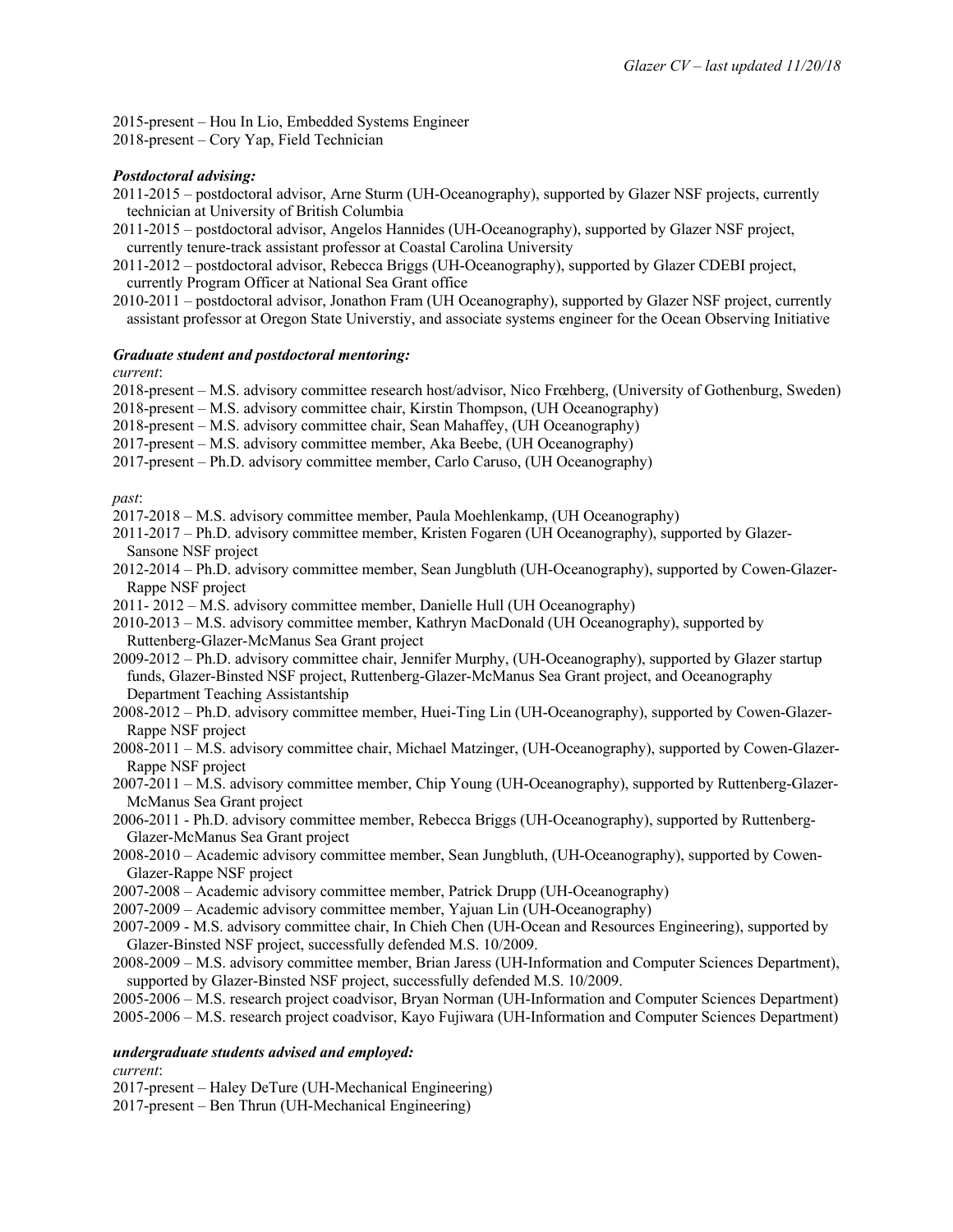- 2017-present Kasey Sugano (UH-Mechanical Engineering)
- 2015-present Amanda Wong (UH-Global Environmental Science)
- 2015-present Eric Welch (UH-Global Environmental Science)

*past*:

- 2015-2017 Caleb Hsu (UH-Global Environmental Science)
- 2013-2016 Tiana Tran (UH-Global Environmental Science)
- 2011-2014 Whitney Ko (UH-Global Environmental Science)
- 2011-2014 Gavin E. Mura (UH-Global Environmental Science)
- 2011-2014 Rose S. Matthews (UH-Global Environmental Science)
- 2011-2013 Kelly-Rose Lariosa (UH-Global Environmental Science)
- 2011-2012 Mari Okahara, laboratory assistant
- 2008-2012 Julia Fiedler (UH-Global Environmental Science)
- 2008-2012 Danielle Hoen (UH-Global Environmental Science)
- 2008-2012 Joseph Kennedy (UH-Global Environmental Science)
- 2007-2011 Sarah Yasui (UH-Global Environmental Science)
- 2010-2012 Francesca Koethe, laboratory assistant
- 2011-2012 Heather Mills, laboratory assistant
- 2007-2008 Amanda Ricardo (UH-Global Environmental Science)
- 2008 Jacqueline Miyasaki, laboratory assistant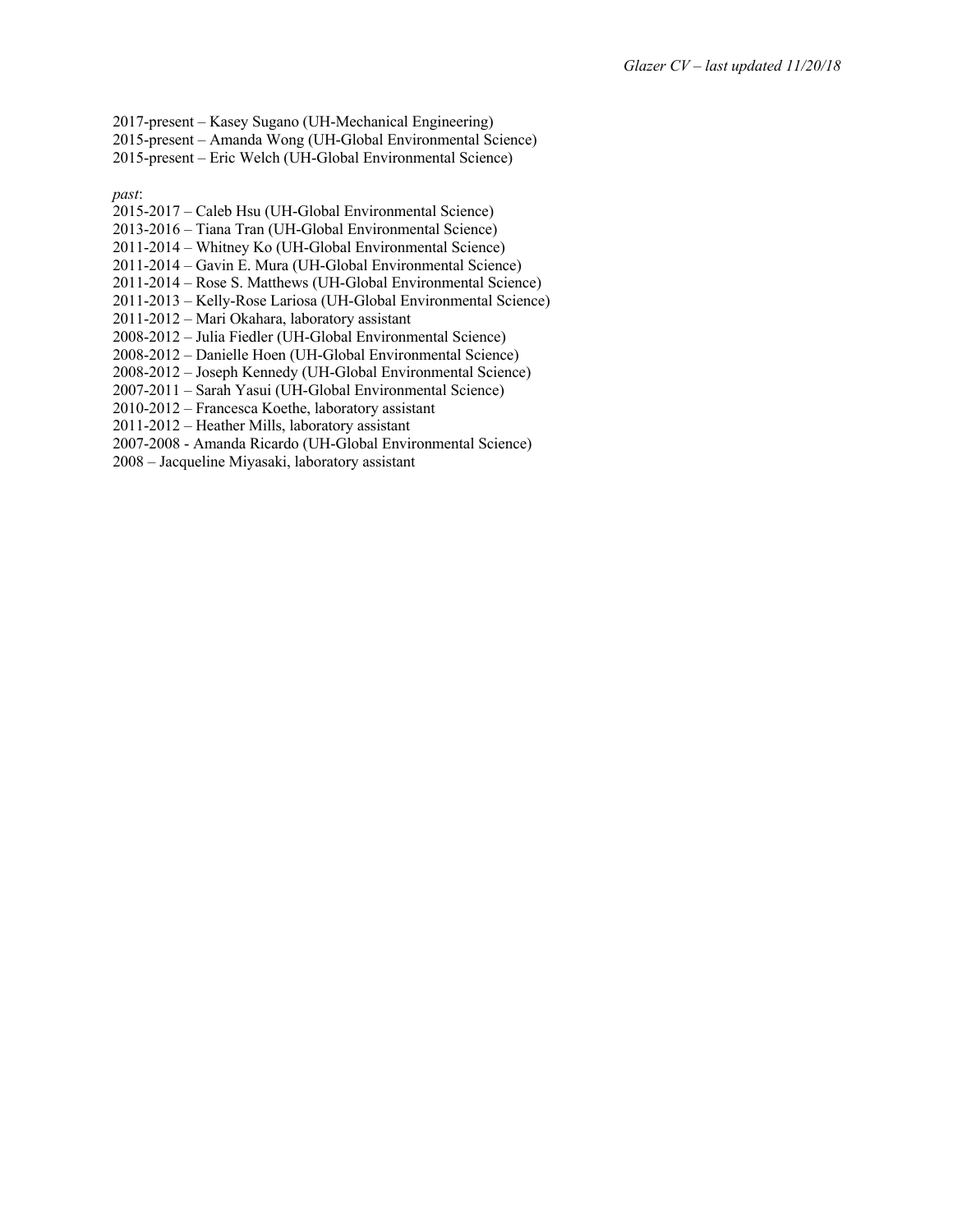# **SERVICE**

## *UH Department of Oceanography:*

| 011 Depuriment of Occurrogruphy. |                                                                                                                        |  |  |
|----------------------------------|------------------------------------------------------------------------------------------------------------------------|--|--|
|                                  | 2018-present member, Oceanography Department Outreach and Fundraising Committee                                        |  |  |
| 2018                             | Departmental Seminar, "Following the redox disequilibria and building ocean instruments"                               |  |  |
| 2017-2018                        | chair, Oceanography Department Faculty Search Committee, Marine Geochemist                                             |  |  |
| 2017-2018                        | lead, Oceanography Department UHM Strategic Initiative Proposal                                                        |  |  |
| 2017                             | member, Oceanography Department Faculty Search Committee, Biological Oceanographer                                     |  |  |
| 2017                             | member, Oceanography Department ad hoc Chair Exploration Committee                                                     |  |  |
| 2017                             | Ph.D. Comprehensive Exam Committee Member, Mika Siegelman                                                              |  |  |
| 2017                             | UH Oceanography Department Seminar, "Emergent low-cost electronics and open-source software                            |  |  |
|                                  | for democratizing ocean sensor technology"                                                                             |  |  |
| 2016-2017                        | member, Oceanography Department Personnel Committee                                                                    |  |  |
| 2016                             | Ph.D. Comprehensive Exam Committee Member, Alice Vislova                                                               |  |  |
| 2016                             | Ph.D. Comprehensive Exam Committee Member, Emily Young                                                                 |  |  |
| 2016                             | Ph.D. Comprehensive Exam Committee Member, Lindsay Benjamin                                                            |  |  |
| 2014-2016                        | member, Oceanography Department new student recruitment committee                                                      |  |  |
| 2013-2015                        | member, Oceanography Department teaching evaluation committee                                                          |  |  |
| 2010-2012                        | member, ad hoc committee to propose a revised Oceanography core curriculum                                             |  |  |
| 2007-2012                        | chair, Marine Geology and Geochemistry Division Curriculum Committee                                                   |  |  |
| 2006-2012                        | coordinator, Biogeochemistry Brown Bag Seminar Series                                                                  |  |  |
| 2011                             | Ph.D. Comprehensive Exam Committee Member, Rebecca Briggs                                                              |  |  |
| 2011                             | UH Oceanography Department Seminar, "Microbial geochemistry of deep-sea hydrothermal iron"                             |  |  |
| 2010-2011                        | member, ad hoc committee to review Ph.D. Qualifying and Comprehensive Examination process                              |  |  |
| 2010                             | Ph.D. Qualifying Exam Committee Chair, Jennifer Murphy                                                                 |  |  |
| 2009                             | Ph.D. Qualifying Exam Committee Member, Huei-Ting (Tina) Lin, 2009                                                     |  |  |
| 2008                             | Ph.D. Qualifying Exam Committee Member, Rebecca Briggs, 2008                                                           |  |  |
| 2005                             | UH Oceanography Department Seminar, "Spatial and temporal variability of the Black Sea suboxic<br>zone", October 2005. |  |  |

## *UH School of Ocean and Earth Science and Technology:*

|      | 2007-present member, cooperating graduate faculty, UH Department of Ocean and Resources Engineering |
|------|-----------------------------------------------------------------------------------------------------|
| 2018 | guest lecture, "SMART Ala Wai"; OCN 102, Introduction to environmental science and sustainability   |
| 2018 | guest lecture, "Loihi Seamount"; GG 402, Hawaiian Geology                                           |
| 2017 | guest lecture, "SMART Ala Wai"; OCN 102, Introduction to environmental science and sustainability   |
| 2017 | SOEST Open House Demonstration: 'Sensors, instruments, and chemistry in the oceans'                 |
| 2015 | SOEST Open House Demonstration: 'Sensors, instruments, and chemistry in the oceans'                 |
| 2007 | Ocean and Resources Engineering Department Seminar, "Technology development for marine              |
|      | biogeochemistry and geomicrobiology"                                                                |
| 2007 | member, NOAA/CSC Regional IOOS UH Water quality/biogeochemistry working group                       |
|      |                                                                                                     |

## *University of Hawaii:*

- 2018-present Research Advisory Committee, UH Manoa Office of the Vice Chancellor for Research
- 2018 Project OTIS (Oceanographic Technological Innovations and Solutions) highlighted in Pacific Center for Advanced Technology Training innovation magazine
- 2017 Project OTIS (Oceanographic Technological Innovations and Solutions) highlighted in UH System annual research and innovation magazine, Noelo, published by the office of the Vice President for Research and Innovation
- 2016-2017 chair, Manoa Faculty Senate Committee on Administration and Budget
- 2015-2016 vice-chair, Manoa Faculty Senate Committee on Administration and Budget
- 2014-2017 SOEST-elected member, Manoa Faculty Senate; member, Committee on Administration and Budget
- 2011-2012 SOEST-elected member, Manoa Faculty Senate; member, Committee on Administration and Budget 2008 invited participant, "University of Hawaii Undergraduate Research and Creative Projects Honors Symposium"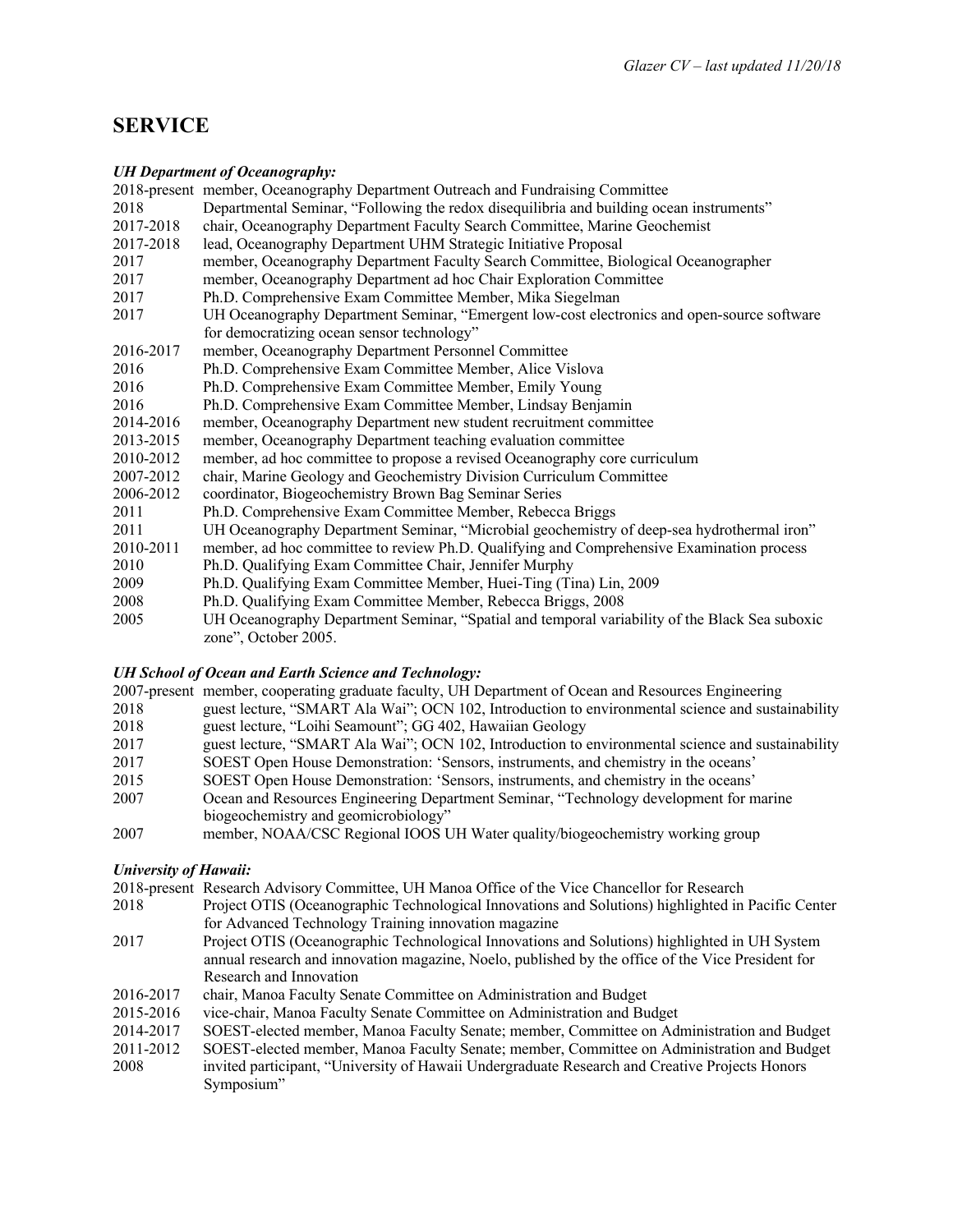| 2007 | invited lecture, UH-NASA Astrobiology Institute Instructor Development Course, "Life in Extreme"    |
|------|-----------------------------------------------------------------------------------------------------|
|      | Environments"                                                                                       |
| 2007 | invited lecture, UH-NASA Astrobiology Institute, "In situ redox chemistry of hydrothermal fluids at |
|      | the Loihi Seamount Microbial Observatory"                                                           |
| 2006 | invited lecture, UH-NASA Astrobiology Institute Instructor Development Course: "Extremophiles"      |
| 2005 | invited seminar, UH-NASA Astrobiology Institute Site Visit Review Panel, "Deep Biosphere:           |
|      | Sediment-buried basaltic ocean crust"                                                               |
| 2005 | invited lecture, University of Hawaii-Hilo public Astrotalk series: "Deep-sea hydrothermal vents"   |
| 2005 | invited lecture, UH Institute for Astronomy public seminar series: "The deep oceanic biosphere"     |
| 2004 | invited lecture, UH-NASA Astrobiology Institute Instructor Development Course, "Life in Extreme     |
|      | Environments"                                                                                       |

#### *Local Community:*

2006-present Hawaii Media Interviews: *ThinkTech Hawaii*, *All Things Marine*, *ByteMarks Café*, *A Word With Ward*.

- 2018 invited speaker, "Democratizing access to ocean observing technology", All Aloha Incubator and Accelerator
- 2018 invited speaker, "Academic and entrepreneurial inspiration by blending indigenous knowledge with contemporary technology innovation", Hawaii Future Focus: Hawaii Innovation Initiative Forum on Sustainable Agriculture, Food Security, Cybersecurity & More
- 2018 Organizer, Community Engagement Workshop III: Secondary School Place-based STEM Curriculum Development, Strategic Monitoring And Resilience Training (SMART) in the Ala Wai Watershed
- 2018 invited participant, Ocean Hack Week: community building and software development in the ocean sciences
- 2018 Organizer, Community Engagement Workshop II: Water Sampling and Ecological Assessment, Strategic Monitoring And Resilience Training (SMART) in the Ala Wai Watershed
- 2018 Organizer, Community Engagement Workshop I: Sensors and Measurements, Strategic Monitoring And Resilience Training (SMART) in the Ala Wai Watershed
- 2017 invited participant, '*Hālau īnana grand opening'*; Kamehameha Schools Innovation and Collaboration Space.
- 2017 sole PI, lead organizer, "NSF Public Participation in STEM Research Workshop: Blending cultural and environmental resilience with contemporary technology - cutting-edge environmental sensor workshop for loko I`a"
- 2017 invited participant, '*Purple Mai`a Purple Prize Kickoff Challenge'*; non-profit startup for technology education for underserved youth in Hawaii.
- 2017 invited participant, *Hawaii Venture Capital Association Annual Gala*; technological innovations at UH.
- 2016 invited participant, '*Be a Scientist Night'* at The Institute for Human Services, Honolulu, HI, outreach demonstration: 'Sensors in the Sea'
- 2015-2016 He`eia Fishpond curriculum module development with Halau Ku Mana  $7<sup>th</sup>$  grade instructors, and outreach materials in collaboration with Paepae o He`eia
- 2008 invited key note lecture, Ho'ala School (K-12) Science Fair, "Extreme science at the seafloor"
- 1997-2004 member, Delaware's Center for the Inland Bays (EPA National Estuary Program) Scientific and Technical Advisory Committee

#### *National/International:*

- 2017-current member, NSF Ocean Observing Initiative Facilities Board (*OOIFB*)
- 2017-current member, NSF *OOIFB* Data Dissemination and Cyber Infrastructure subcommittee
- 2016-current member, NSF-UNOLS Deep Submergence Science Steering Committee (*DeSSC*)
- 2013-current associate Editor, Frontiers in Microbiological Chemistry
- 2006-current reviewer: Aquatic Geochemistry, Aquatic Microbial Ecology, G-cubed, Geobiology, Geochemical Transactions, Geochimica et Cosmochimica Acta, Geomicrobiology Journal, Journal of Geophysical Research, Limnology & Oceanography, Limnology & Oceanography: Methods
- 2006-current reviewer and/or panelist: NOAA Ocean Exploration, NOAA SeaGrant, NOAA Undersea Research Program, NSF Chemical Oceanography, NSF Marine Geology & Geophysics, NSF Ocean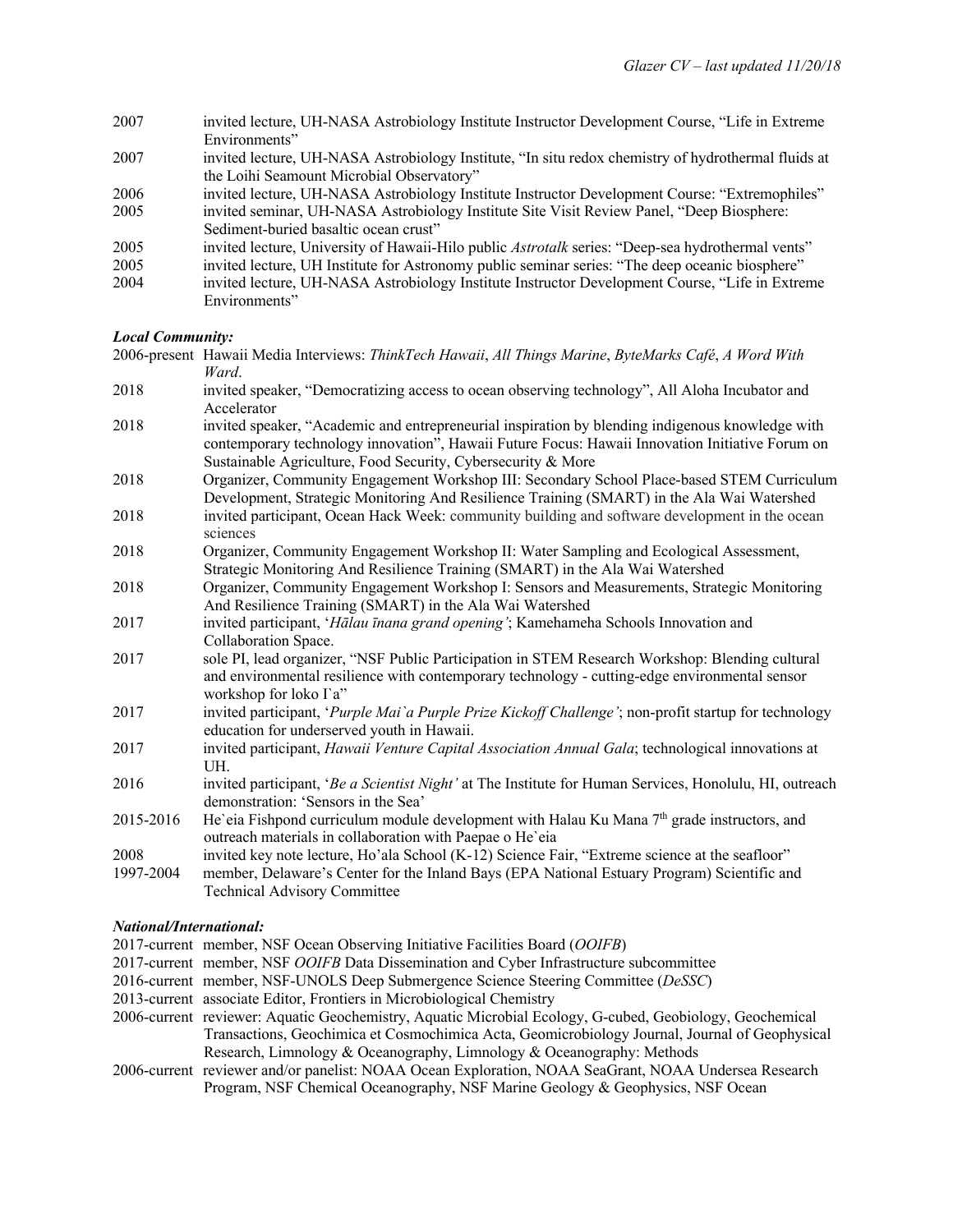|           | Technology and Interdisciplinary Coordination, NSF RIDGE, Graduate Women In Science                     |
|-----------|---------------------------------------------------------------------------------------------------------|
|           | Fellowship, Schmidt Ocean Institute                                                                     |
| 2018      | invited participant, NSF Scoping Session on Coastlines & People (CoPE), San Diego, CA                   |
| 2018      | invited participant, Schmidt Family Foundation 11 <sup>th</sup> Hour Project CONNECT, San Francisco, CA |
| 2018      | invited seminar, Florida Atlantic University and Harbor Branch Oceanographic Institute,                 |
|           | "Democratizing access to ocean observing technology", Boca Raton, FL.                                   |
| 2017      | invited participant, Schmidt Family Foundation 11 <sup>th</sup> Hour Project CONNECT, San Francisco, CA |
| 2017      | invited participant, Schmidt Marine Technology Partners Annual Workshop, San Francisco, CA              |
| 2017      | invited participant, Lamont Doherty-IODP Axial Seamount Workshop, New York, NY                          |
| 2017      | invited participant, Association for Sciences of Limnology and Oceanography (ASLO) Leadership           |
|           | Workshop                                                                                                |
| 2016      | invited participant, Schmidt Family Foundation 11 <sup>th</sup> Hour Project CONNECT, San Francisco, CA |
| 2016      | invited participant, Schmidt Marine Technology Partners 1st Cohort Workshop, San Francisco, CA          |
| 2016      | session co-convener, "Recent Advances in In-Situ Biogeochemical Instrumentation, Sensors, and           |
|           | Observatory Science", Ocean Sciences Meeting, New Orleans, LA.                                          |
| 2015      | invited lecture, European Consortium for Ocean Research Drilling (ECORD) Summer school,                 |
|           | MARUM, Bremen, Germany                                                                                  |
| 2015      | invited seminar, "An exploration of the synergy between microbiology and chemistry in diverse           |
|           | marine environments", Coastal Carolina University, Conway, SC                                           |
| 2010-2014 | <b>CDEBI Crustal Science Steering Committee member</b>                                                  |
| 2014      | invited participant, C-DEBI Annual Meeting, Marina, CA                                                  |
| 2013      | invited participant, Schmidt Ocean Institute Research Symposium, Honolulu, HI                           |
| 2013      | invited participant, C-DEBI Annual Meeting, Marina, CA                                                  |
| 2012      | invited participant, C-DEBI Annual Meeting, Marina, CA                                                  |
| 2012      | invited lecture, GEOCEAN Symposium and Summer school, IFREMER, Brest, France                            |
| 2012      | invited participant, C-DEBI Activity Theme Team Workshop, Los Angeles, CA                               |
| 2012      | session co-convener, "Recent Advances in In Situ Chemical and Biological Measurements in Marine         |
|           | Environments", Ocean Sciences Meeting, Salt Lake City, UT.                                              |
| 2011      | invited participant, Research Coordination Network, "Subseafloor Microbiology Workshop", UNC,           |
|           | Chapel Hill, NC                                                                                         |
| 2010      | invited participant, "Center for Dark Energy Biosphere Investigations (C-DEBI) Strategic                |
|           | Implementation Planning Meeting" NSF Science and Technology Center pre-award workshop, USC,             |
|           | Los Angeles, CA                                                                                         |
| 2010      | session co-convener, "Observatory science in the deep marine subsurface: exploring the deep             |
|           | biosphere and the subseafloor ocean", 2010 Ocean Sciences Meeting, Portland, Oregon, February           |
| 2009      | member, Planning Committee for Research Coordination Network Worshop, "Subseafloor                      |
|           | Observatories and Exploration of the Deep Biosphere", UH, Kona, HI                                      |
| 2009      | invited participant, "Proposal for a Center for Dark Energy Biosphere Investigations (C-DEBI)" NSF      |
|           | Science and Technology Center pre-award site visit, USC, Los Angeles, CA                                |
| 2008      | invited participant, "Proposal for a Deep Biosphere Institute" workshop, USC, Catalina Island, CA       |
| 2006      | invited lecture, Oregon Health and Science University, "In situ investigations of geomicrobial synergy  |
|           | within oxic-anoxic transition zones"                                                                    |
| 2002      | organizer, "Introduction to in situ voltammetric methods for measuring redox species" instructional     |
|           | workshop, Atlantic Estuarine Research Society Meeting                                                   |

# **CURRENT MEMBERSHIPS**

American Geophysical Union (AGU) Association for the Sciences of Limnology and Oceanography (ASLO) Union of Concerned Scientists (UCS)

# **CURRENT CERTIFICATIONS**

SCUBA Advanced Open Water Diver and Underwater Photographer, *PADI American Red Cross* First Aid and CPR